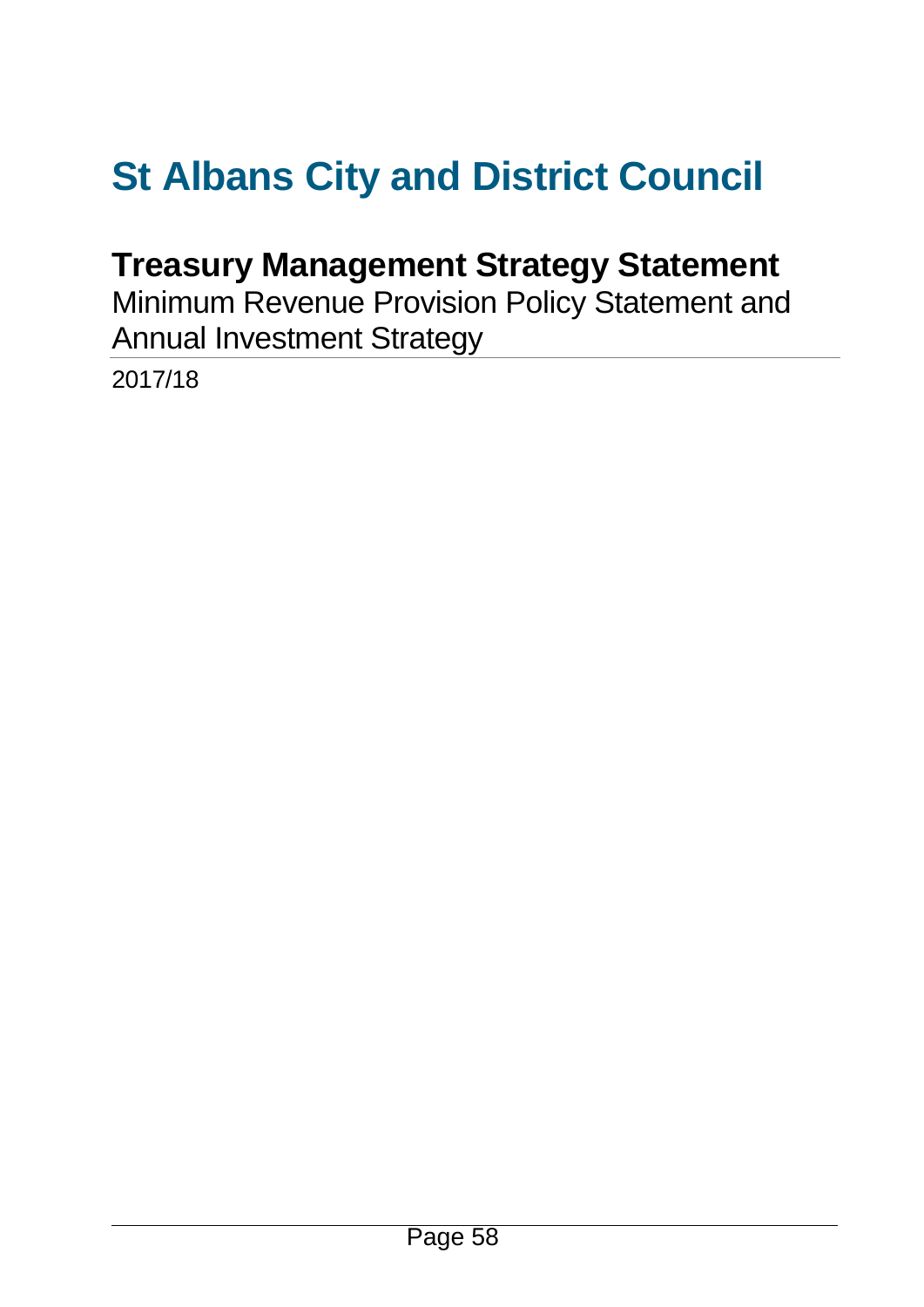#### **1. Introduction**

#### **1.1 Background**

The Council is required to operate a balanced budget, which broadly means that cash expenditure during the year will be met by cash raised. Part of the treasury management operation is to ensure that this cash flow is adequately planned, with cash being available when it is needed. Surplus monies are invested in low risk counterparties commensurate with the Council's low risk appetite, providing adequate liquidity initially before considering investment return.

The second main function of the treasury management service is the funding of the Council's capital plans. These capital plans are an important factor in calculating the borrowing need of the Council. This relates essentially to the longer term cash flow planning to ensure that the Council can meet its capital spending obligations. The management of longer term cash may involve arranging long or short term loans, or using longer term cash flow surpluses. On occasion any debt previously drawn may be restructured to meet Council risk or cost objectives.

CIPFA defines treasury management as:

*"The management of the local authority's investments and cash flows, its banking, money market and capital market transactions; the effective control of the risks associated with those activities; and the pursuit of optimum performance consistent with those risks."*

#### **1.2 Reporting requirements**

The Council is required to receive and approve, as a minimum, three main reports each year, which incorporate a variety of policies, estimates and actuals.

**Treasury Management Strategy Statement** (this report) - The first, and most important, report covers:

- . the capital plans (including prudential indicators);
- a minimum revenue provision (MRP) policy (how residual capital expenditure is charged to revenue over time);
- the treasury management strategy (how the investments and borrowings are to be organised) including treasury indicators; and
- an investment strategy (the parameters on how investments are to be managed).

**A mid year treasury management review** – This will update members with the progress of the capital position, amending prudential indicators as necessary. It will also provide an update on whether the treasury strategy is meeting the Council's requirements or if any policies require revision.

**An annual treasury report** – This provides details of a selection of actual prudential and treasury indicators and actual treasury operations, compared to the estimates within this strategy.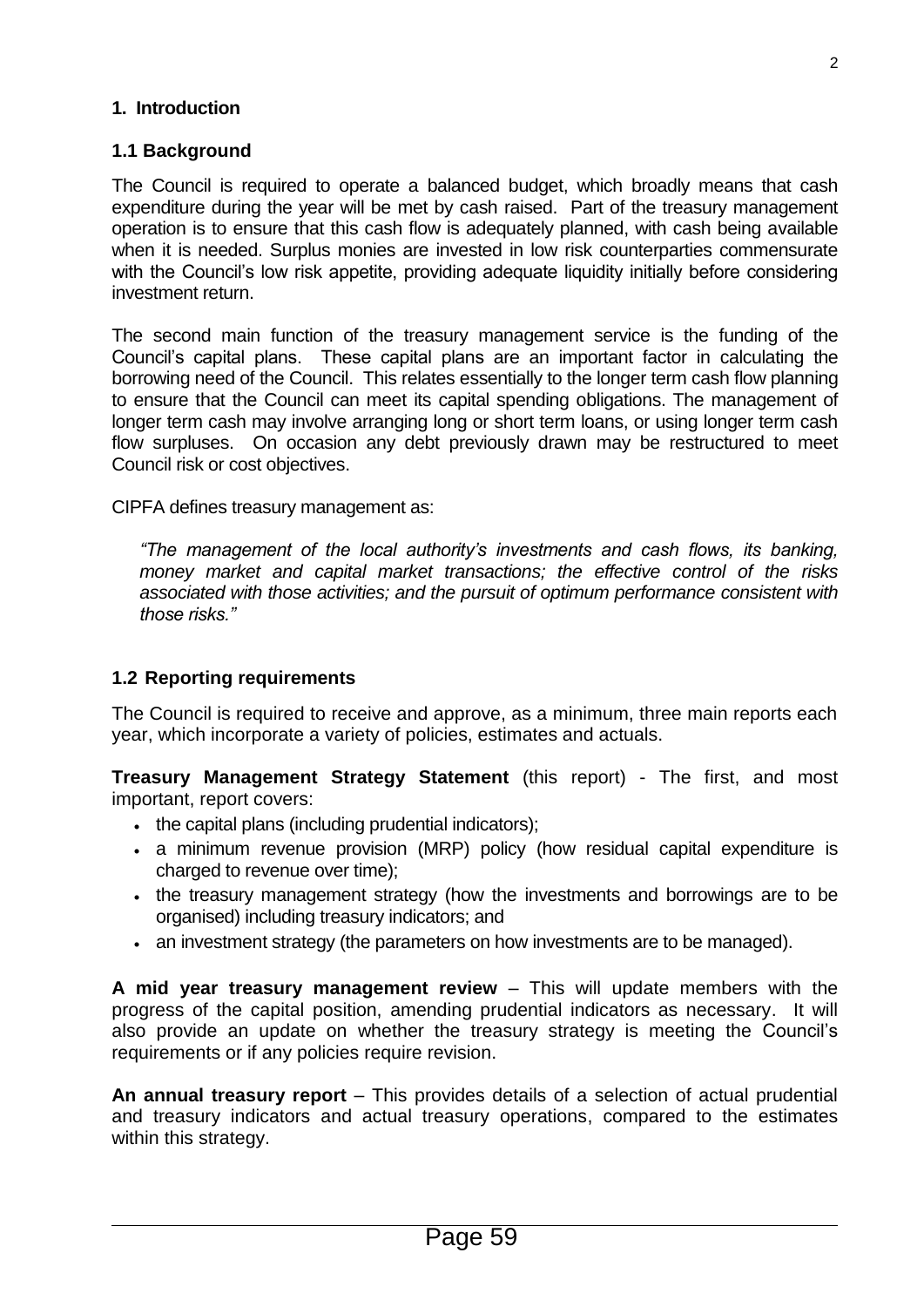# **Scrutiny**

The reports above are required to be adequately scrutinised before being recommended to the Council. This role is undertaken by the Audit Committee.

# **1.3 Treasury Management Strategy for 2017/18**

The strategy for 2017/18 covers two main areas:

#### **Capital issues**

- . the capital plans and the prudential indicators;
- the minimum revenue provision (MRP) policy.

#### **Treasury management issues**

- the current treasury position:
- treasury indicators which limit the treasury risk and activities of the Council;
- prospects for interest rates;
- the borrowing strategy;
- policy on borrowing in advance of need;
- debt rescheduling;
- the investment strategy;
- creditworthiness policy; and
- policy on use of external service providers.

These elements cover the requirements of the Local Government Act 2003; the CIPFA Prudential Code; Department for Communities and Local Government (DCLG) MRP Guidance; the CIPFA Treasury Management Code; and DCLG Investment Guidance.

# **1.4 Training**

The CIPFA Code requires the responsible officer to ensure that members with responsibility for treasury management receive adequate training in treasury management. This applies especially to members responsibe for scrutiny. For this Council, the responsible officer is the Deputy Chief Executive (Finance). Treasury training was made available to members during the year.

The needs of the Council's treasury management staff for training in investment management are assessed every year as part of the staff appraisal process. Training needs are also assessed when the responsibilities of individual members of staff change. Officers attend training courses, seminars and conferences provided by Capita Asset Services and CIPFA, regularly.

#### **1.5 Treasury management consultants**

The Council uses 'Capita Asset Services, Treasury Solutions' as its external treasury management advisors.

The Council recognises that it is responsible for treasury management decisions. Undue reliance is not placed upon external service providers.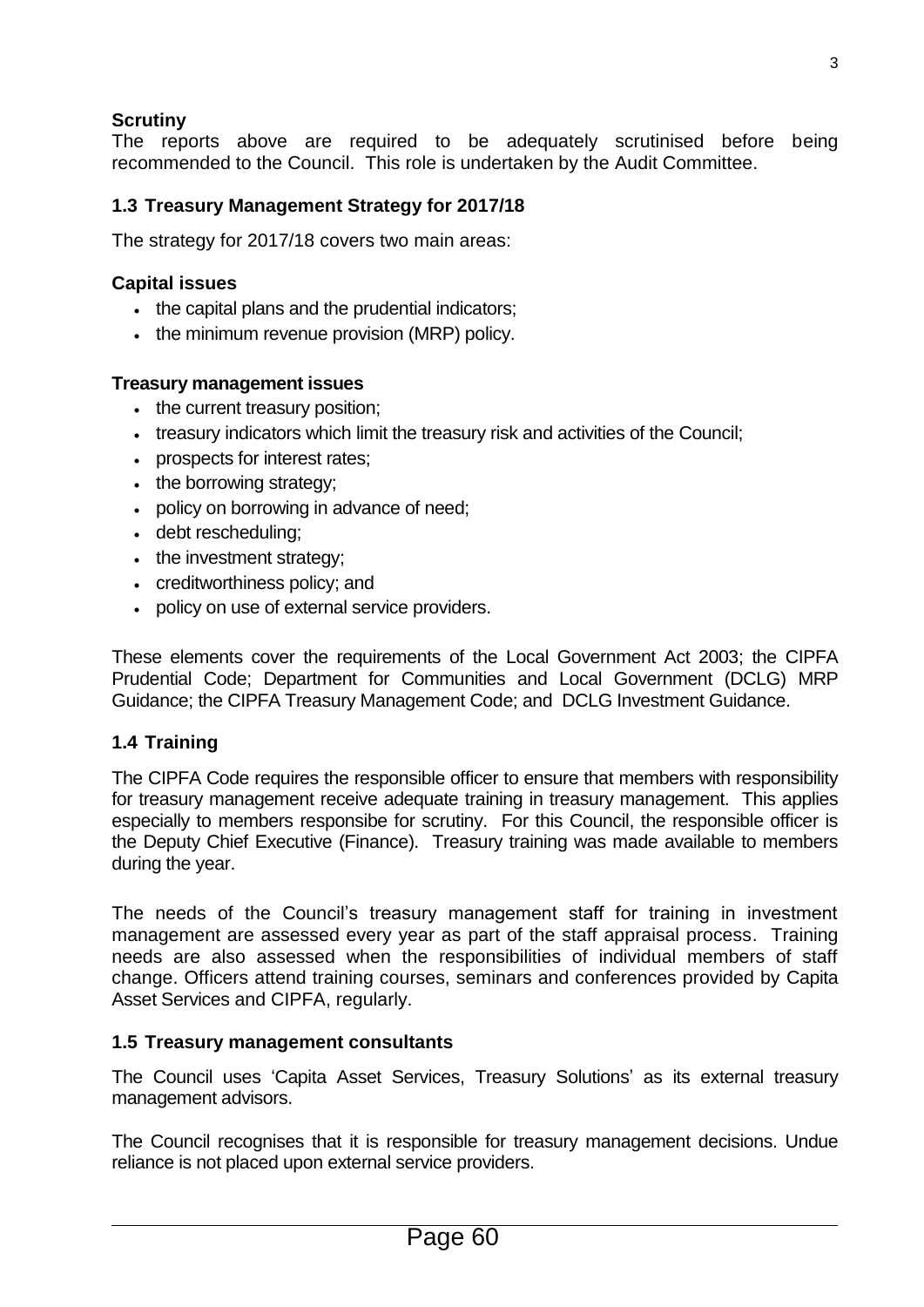It also recognises that there is value in employing external providers of treasury management services in order to acquire access to specialist skills and resources. The Council will ensure that the terms of their appointment, and the methods by which their value will be assessed, are properly agreed and documented. They will also be subjected to regular review.

#### **2. Capital Issues**

#### **2.1 Capital Plans**

The Council's capital expenditure plans are the key driver of treasury management activity. The output of the capital expenditure plans is reflected in prudential indicators, which are designed to assist members' overview and confirm capital expenditure plans.

#### **2.2 Capital Prudential Indicators 2017/18 – 2019/20**

**Capital Expenditure**. This prudential indicator is a summary of the Council's capital expenditure plans, both those agreed previously and the changes being presented to Council in February 2017.

| <b>Capital Expenditure</b>                   | 2015/16 | 2016/17  | 2017/18 | 2018/19                    | 2019/20 |
|----------------------------------------------|---------|----------|---------|----------------------------|---------|
|                                              | Actual  | Estimate |         | Estimate Estimate Estimate |         |
|                                              | £'M     | £'M      | £'M     | £'M                        | £'M     |
| <b>General Fund (GF)</b>                     | 3.0     | 10.9     | 40.5    | 38.2                       | 40.7    |
| <b>Housing Investment</b><br>Programme (HIP) |         |          |         |                            |         |
| Housing stock enhancements                   | 7.9     | 9.6      | 6.4     | 8.0                        | 4.9     |
| Non-HRA items                                | 3.1     | 6.9      | 7.3     | 8.8                        | 8.3     |
| <b>Total HIP</b>                             | 11.0    | 16.5     | 13.7    | 16.8                       | 13.2    |
| Total capital expenditure                    | 14.0    | 27.4     | 54.2    | 55.0                       | 53.9    |

General Fund capital expenditure is forecast to be £40.5 million in 2017/18. Spend on capital projects to be identified by the Commercial and Department (including the City Centre Opportunity Site (CCOS)) has been included, subject to approval of the capital budget by Council in February. Other plans already approved include the first spend on a Harpenden Leisure and Cultural Centre (HL&C) project (£7.1M); the New Museum and Galleries (NMG) project (£4.9M); the Museum of St Albans (MoSTA) project (£4.7M); and a budget for Invest to Save projects including property development (£5.0M).

There is also a capital budget for major contracts (£1.6M). Where contract savings or efficiencies can be made from the Council financing the capital requirements of a contract, this will be considered.

Capital proposals for 2018/19 and 2019/20 are for the completion of the Commercial and Development new projects, NMG and HL&C capital projects, and the continuation of Invest to Save projects including property development.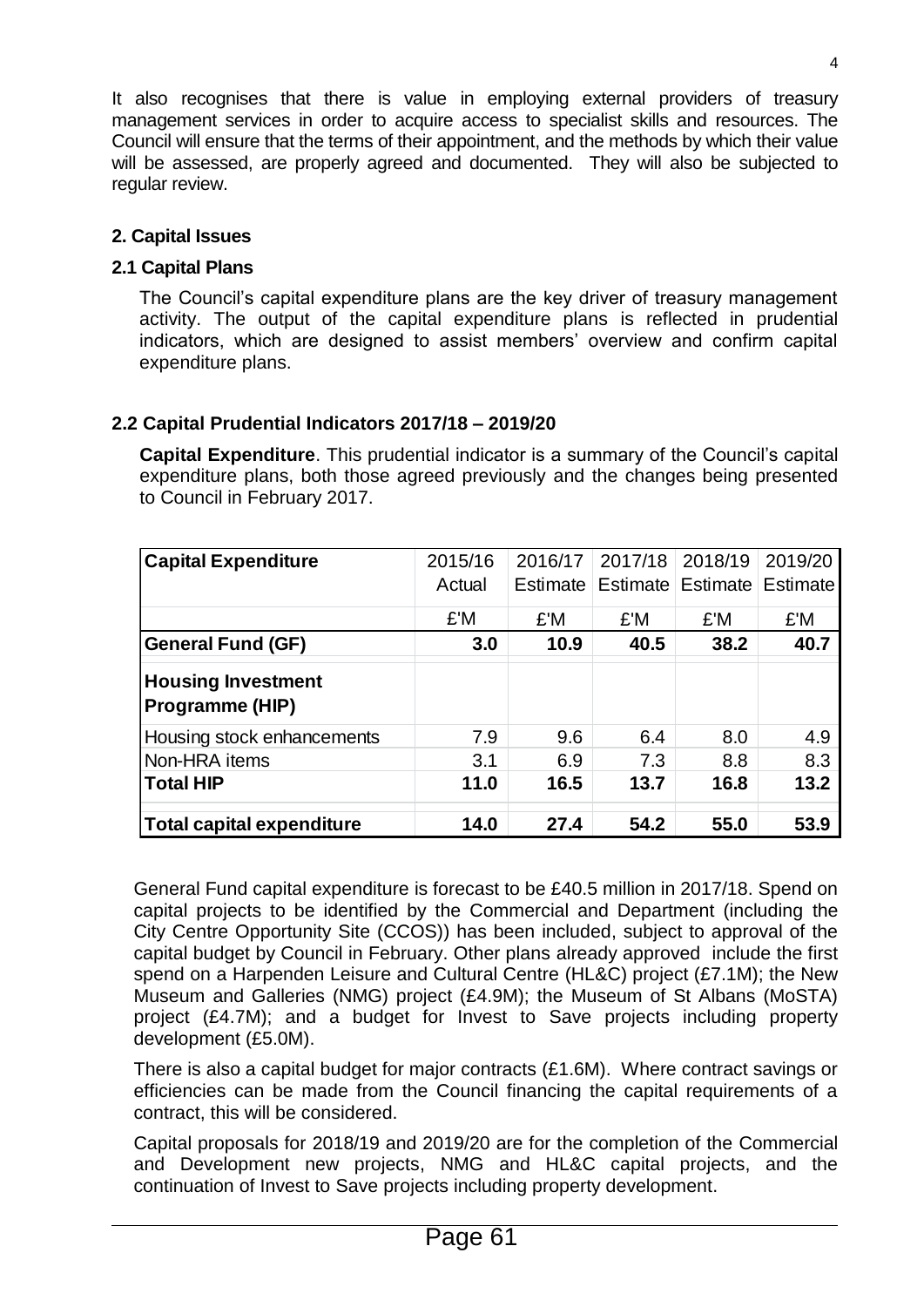Work continues on options for the development of the Ridgeview site. There will be no expenditure in 2017/18 and any initial expenditure in 2018/19, 2019/20 could be met from the £5M invest to save budget.

The HRA spend on on-going enhancements to housing stock in 2017/18 is forecast to be £6.4 million, which will be met from housing rental income. Other housing expenditure is forecast to be £7.3 million, which will be met from accumulated capital receipts, grants and contributions to expenditure. The 2017/18 programme includes plans to increase the quantity of affordable housing in the District.

**Capital financing.** The tables below show how the capital expenditure plans above are being financed by capital or revenue resources. Any shortfall of resources results in a funding need (borrowing), which in turn will result in an increase in MRP charge to the revenue account.

| <b>Financing Total</b>                  | 2015/16 | 2016/17  | 2017/18  | 2018/19           | 2019/20         |
|-----------------------------------------|---------|----------|----------|-------------------|-----------------|
|                                         | Actual  | Estimate | Estimate | Estimate Estimate |                 |
|                                         | £'M     | £'M      | £'M      | £'M               | £'M             |
| <b>Total Spend</b>                      | 14.0    | 27.4     | 54.2     | 55.0              | 53.9            |
| <b>Financed by:</b>                     |         |          |          |                   |                 |
| <b>Capital Receipts</b>                 | 1.8     | 6.9      | 6.6      | 16.2              | 7.6             |
| <b>Capital Grants and contributions</b> | 1.3     | 2.3      | 3.9      | 1.4               | 1.3             |
| Revenue/revenue reserves                | 9.2     | 9.4      | 6.4      | 8.0               | 4.9             |
| <b>Total Financed</b>                   | 12.3    | 18.6     | 16.9     | 25.6              | 13.8            |
| Net funding need for the year           | 1.7     | 8.8      | 37.3     | 29.4              | 40.1            |
| <b>Financing GF</b>                     | 2015/16 | 2016/17  | 2017/18  | 2018/19           | 2019/20         |
|                                         | Actual  | Estimate | Estimate | Estimate          | Estimate        |
|                                         | £'M     | £'M      | £'M      | £'M               | £'M             |
| <b>GF spend</b>                         | 3.0     | 10.9     | 40.5     | 38.2              | 40.7            |
| <b>Financed by:</b>                     |         |          |          |                   |                 |
| <b>Capital Receipts</b>                 | 0.1     |          |          | 8.1               |                 |
| <b>Capital Grants and contributions</b> | 0.6     | 1.6      | 3.2      | 0.7               | 0.6             |
| Revenue/revenue reserves                | 0.6     | 0.5      |          |                   |                 |
| <b>GF</b> financed                      | 1.3     | 2.1      | 3.2      | 8.8               | 0.6             |
| GF funding need for the year            | 1.7     | 8.8      | 37.3     | 29.4              | 40.1            |
| <b>Financing HIP</b>                    | 2015/16 | 2016/17  | 2017/18  | 2018/19           | 2019/20         |
|                                         | Actual  | Estimate | Estimate | Estimate          | <b>Estimate</b> |
|                                         | £'M     | £'M      | £'M      | £'M               | £'M             |
| <b>HIP spend</b>                        | 11.0    | 16.5     | 13.7     | 16.8              | 13.2            |
| <b>Financed by:</b>                     |         |          |          |                   |                 |
| <b>Capital Receipts</b>                 | 1.7     | 6.9      | 6.6      | 8.1               | 7.6             |
| Capital Grants and contributions        | 0.7     | 0.7      | 0.7      | 0.7               | 0.7             |
| Revenue/revenue reserves                | 8.6     | 8.9      | 6.4      | 8.0               | 4.9             |
| <b>HIP financed</b>                     | 11.0    | 16.5     | 13.7     | 16.8              | 13.2            |
| HIP funding need for the year           |         |          |          |                   |                 |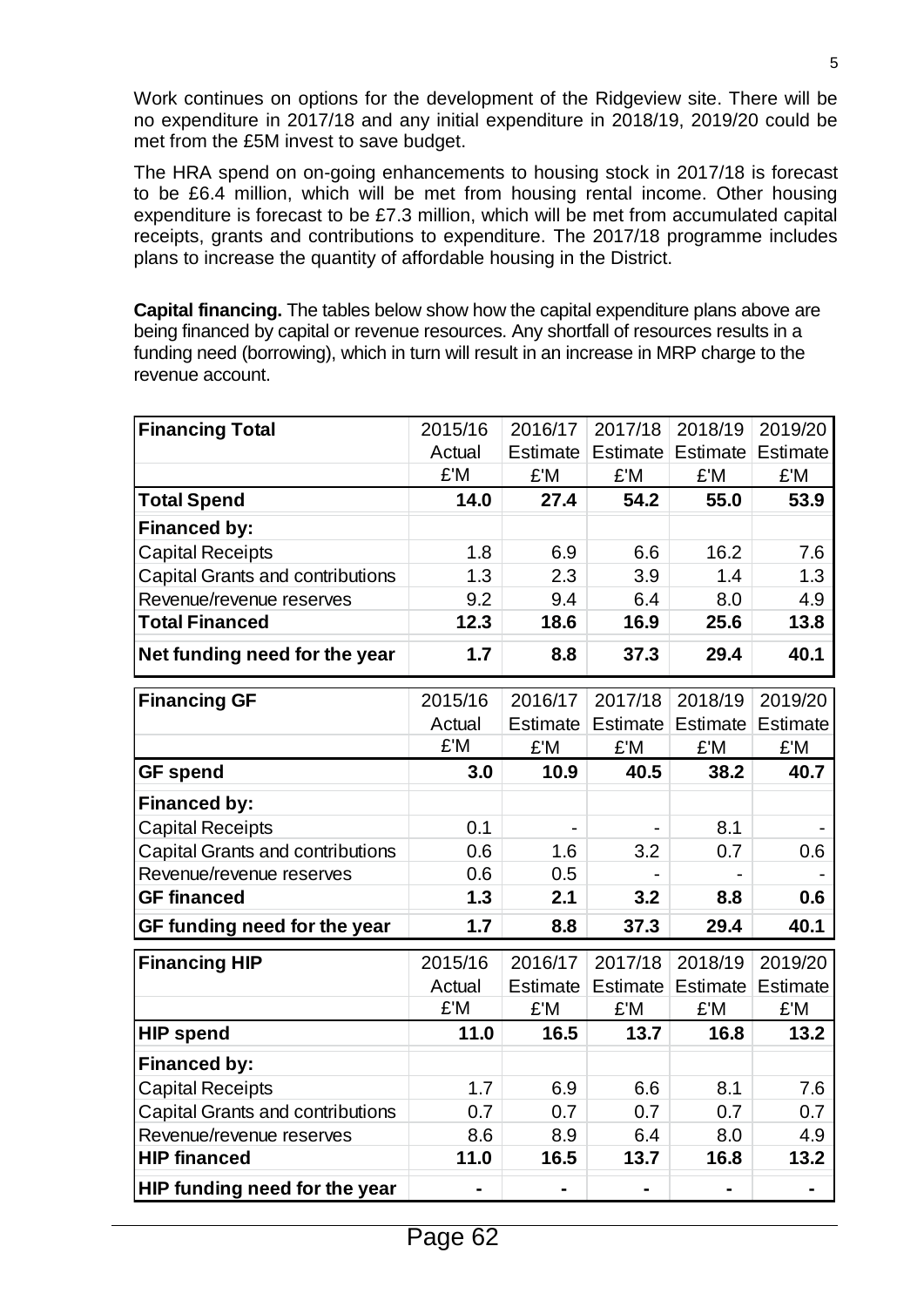The General Fund (GF) capital programme is not fully funded by grants, receipts etc. and will require prudential borrowing. This may be from internal cash balances in the first place and external borrowing when cash balances become insufficient. The "funding need" increases each year will require an increase in charges to the GF by way of Minimum Revenue Provision (MRP) as shown in the second table in 2.3 below, though other aspects of some projects (e.g income from facilities) can mitigate the overall impact of this.

Any shortfall in capital receipts and other funding will increase the funding need and the charge to the General Fund.

Key estimates relating to funding are:

- As discussed above officers are considering financing the capital content of supplier contract tenders. This is because the Council can obtain more favourable interest rates on borrowing than is generally available in the market to non-government organisations. The Council will have to fund the capital purchase from borrowing. It has been assumed that the charges for interest and MRP will be met from contract savings over the life of the assets.
- The funding of the GF capital programme is dependent upon capital receipts of £8.1M and £6m of grants and contributions over a four year period to 2019/20. This includes £1.4M from fundraising (we forecast £1.7M to be raised in total but to comply with funding restrictions on other funding streams £0.3M will be used to fund revenue expenditure) and £8.1M from the MOSTA development. We have assumed that capital funding will be received in accordance with plans developed by Commercial & Development department.
- The Housing capital programme (HIP) is fully funded, on an assumed £29.2M of retained capital receipts over the 4 year period to 2019/20.

#### **2.3 The Council's Borrowing Need (the Capital Financing Requirement)**

The second prudential indicator is the Council's Capital Financing Requirement (CFR). This shows the total of historic capital expenditure which has not yet been paid for from either revenue or capital resources. This can be met from internal borrowing (use of cash balances) or by external borrowing.

| <b>Capital Financing</b>   | 2015/16 | 2016/17         | 2017/18  | 2018/19  | 2019/20         |
|----------------------------|---------|-----------------|----------|----------|-----------------|
| <b>Requirement (CFR)</b>   | Actual  | <b>Estimate</b> | Estimate | Estimate | <b>Estimate</b> |
| <b>TOTAL</b>               | £'M     | £'M             | £'M      | £'M      | £'M             |
| <b>Brought Forward</b>     | 211.4   | 210.2           | 212.1    | 241.7    | 263.2           |
| Funding need for the year  | 1.7     | 8.8             | 37.3     | 29.4     | 40.1            |
| <b>MRP/VRP</b>             | (2.9)   | (6.9)           | (7.7)    | (7.9)    | (8.7)           |
| <b>Movement in CFR</b>     | (1.2)   | 1.9             | 29.6     | 21.5     | 31.4            |
| <b>Closing CFR balance</b> | 210.2   | 212.1           | 241.7    | 263.2    | 294.6           |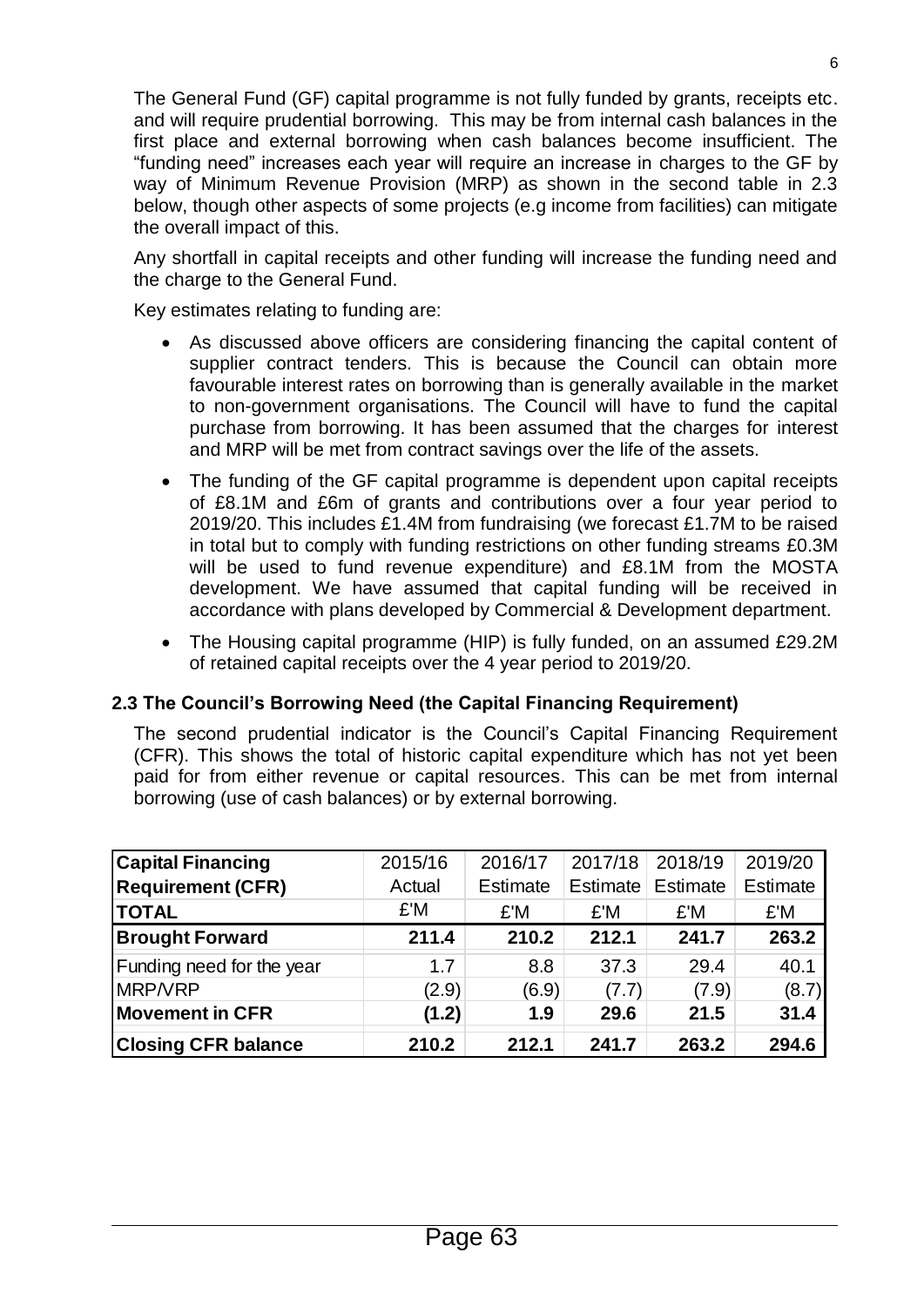| <b>Capital Financing</b>      | 2015/16 | 2016/17  | 2017/18  | 2018/19  | 2019/20  |
|-------------------------------|---------|----------|----------|----------|----------|
| <b>Requirement (CFR)</b>      | Actual  | Estimate | Estimate | Estimate | Estimate |
| <b>GF</b>                     | £'M     | £'M      | £'M      | £'M      | £'M      |
| <b>Brought Forward</b>        | 28.1    | 28.9     | 36.8     | 72.4     | 99.4     |
| Funding need for the year     | 1.7     | 8.8      | 37.3     | 29.4     | 40.1     |
| MRP and VRP                   | (0.9)   | (0.9)    | (1.7)    | (2.4)    | (3.1)    |
| <b>Movement in CFR</b>        | 0.8     | 7.9      | 35.6     | 27.0     | 37.0     |
| <b>Closing CFR balance GF</b> | 28.9    | 36.8     | 72.4     | 99.4     | 136.4    |
|                               |         |          |          |          |          |
| $C$ anital Financing          | 2015/16 | 2016/17  | 2017/18  | 2018/19  | 2019/20  |

| <b>Capital Financing</b>       | 2015/16                  | 2016/17                  | 2017/18        | 2018/19  | 2019/20         |
|--------------------------------|--------------------------|--------------------------|----------------|----------|-----------------|
| <b>Requirement (CFR)</b>       | Actual                   | Estimate                 | Estimate       | Estimate | <b>Estimate</b> |
| <b>HRA</b>                     | £'M                      | £'M                      | £'M            | £'M      | £'M             |
| <b>Brought Forward</b>         | 183.3                    | 181.3                    | 175.3          | 168.3    | 160.3           |
| Funding need for the year      | $\overline{\phantom{0}}$ | $\overline{\phantom{0}}$ | $\blacksquare$ |          |                 |
| Transfer from MRR              | $\blacksquare$           |                          | (1.0)          | (2.5)    | (1.4)           |
| VRP for debt repayment         | (2.0)                    | (6.0)                    | (6.0)          | (5.5)    | (5.6)           |
| <b>Movement in CFR</b>         | (2.0)                    | (6.0)                    | (7.0)          | (8.0)    | (7.0)           |
| <b>Closing CFR balance HRA</b> | 181.3                    | 175.3                    | 168.3          | 160.3    | 153.3           |

MRP/VRP: Minimum or Voluntary Revenue Provision as defined in 2.4 below

**GF:** the CFR balance increases each year as some projects are unfunded (ie not funded from capital receipts, grants etc). The NMG and MoSTA projects are currently expected to be fully funded. However, the timing of receipts is such that short term borrowing will be required but this has a minimal impact on the CFR balance. In addition, any shortfall in funds raised will result in an increase in CFR and an increase in MRP charge to the GF. The 'Commercial and Development Department new projects' and HL&C projects are 'unfunded' during the period of this review. Prudential borrowing will be required and as internal cash balances are used up, external borrowing will be necessary. The impact of the increase in interest charges has been taken into account in the cash flow in section 3.1 below. MRP is discussed further in 2.4 below.

The project plans developed by Commercial & Development department show that longer term capital receipts and/or revenue income are expected to make the projects net cash flow positive over the life of the asset.

**HRA**: the HRA is fully funded and the decrease in HRA CFR represents the provisions made in the HRA revenue account for the repayment of debt.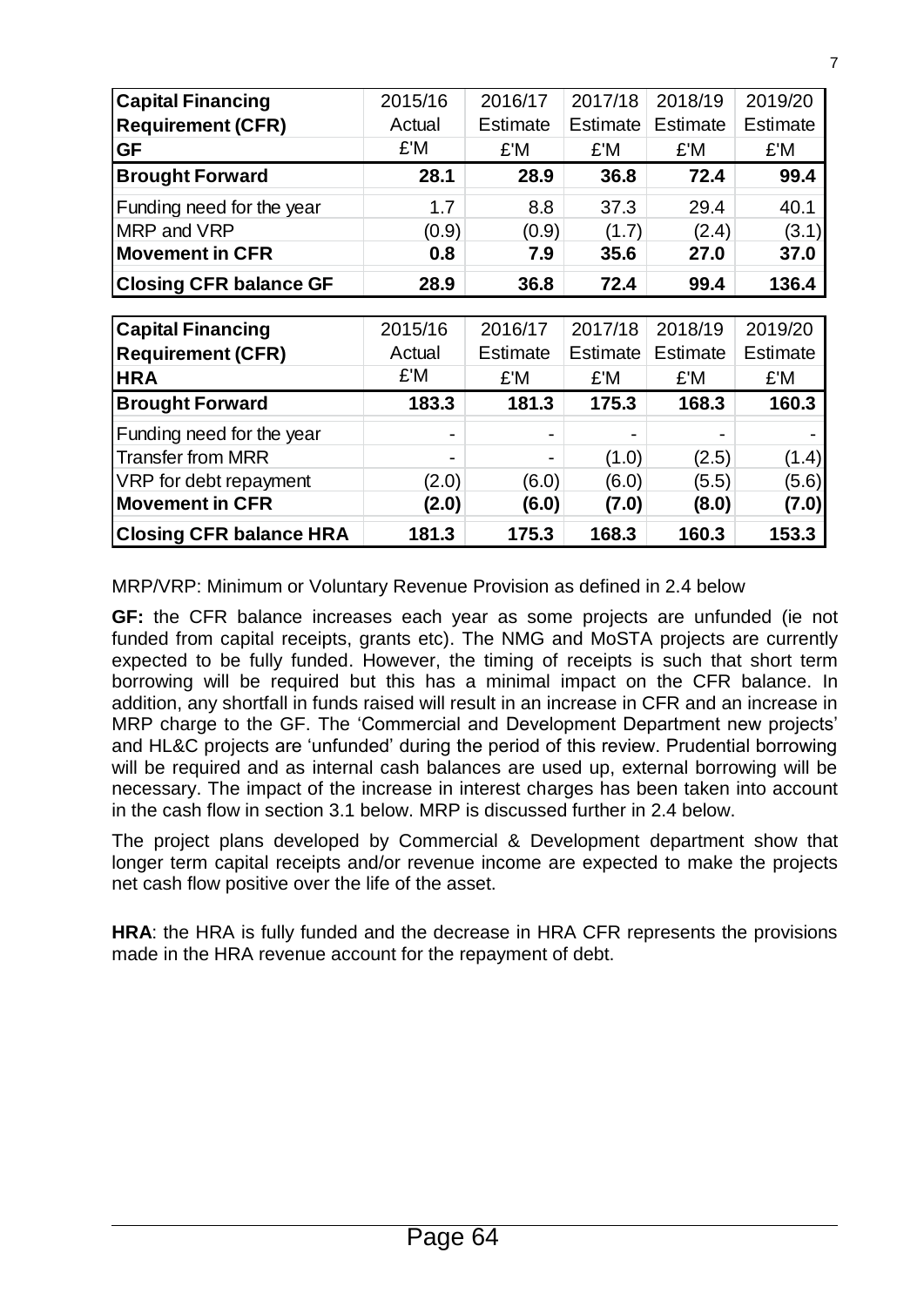The Council is required to put aside money for the financing of capital expenditure that has not been met from grants, contributions or capital receipts. It is also required to adopt a policy to determine the basic amount of this, called the minimum revenue provision (MRP). The Council is also allowed to undertake additional voluntary payments if it wishes (voluntary revenue provision (VRP)).

The Council's policy is that for all unsupported borrowing, MRP will be calculated using the Asset Life Method – i.e. the MRP will be based on the estimated life of the assets. This provides for a reduction in the borrowing over approximately the assets expected useful life.

Within the asset life method there is the option of providing MRP on a straight line basis or an annuity basis. For income producing assets where income is expected to increase over time, the asset value is high and the asset life is long, it is appropriate to use the annuity method. This takes into account the time value of money in that the annual MRP provision increases each year in line with an estimated interest rate. Council agreed at the 2013/14 budget setting that MRP be provided for Westminster Lodge over 35 years with an interest rate of 2.2%.

MRP is only chargeable in the year following completion of a project so for 'Commercial and Development new projects' and HL&C the MRP charge is outside the period of this report. Significant borrowing is required for these projects and it is essential that the receipts and income from the projects are sufficient to cover the future MRP charges to the General Fund.

Under the Housing Self Financing reform, the HRA is required to charge depreciation on its assets, which has a revenue effect. The provision for depreciation provides cash for housing capital works.

There is no requirement to provide MRP in the HRA. Nevertheless, a voluntary provision has been incorporated into the 30 year business plan to enable repayment of debt to be made when it becomes due.

However, following recent intervention in rent setting by central government, whereby rents must be decreased by 1% per annum for four years from 2016/17, the HRA goes into deficit in 2021/22. Officers are investigating ways of mitigating this but it is likely that additional external borrowing will be required.

# **2.5 Affordability Prudential Indicators**

The previous sections show capital expenditure and borrowing prudential indicators. However, within this framework we also need prudential indicators to assess the affordability of the capital investment plans i.e. the impact on revenue. These provide an indication of the impact of the capital investment plans on the Council's overall finances.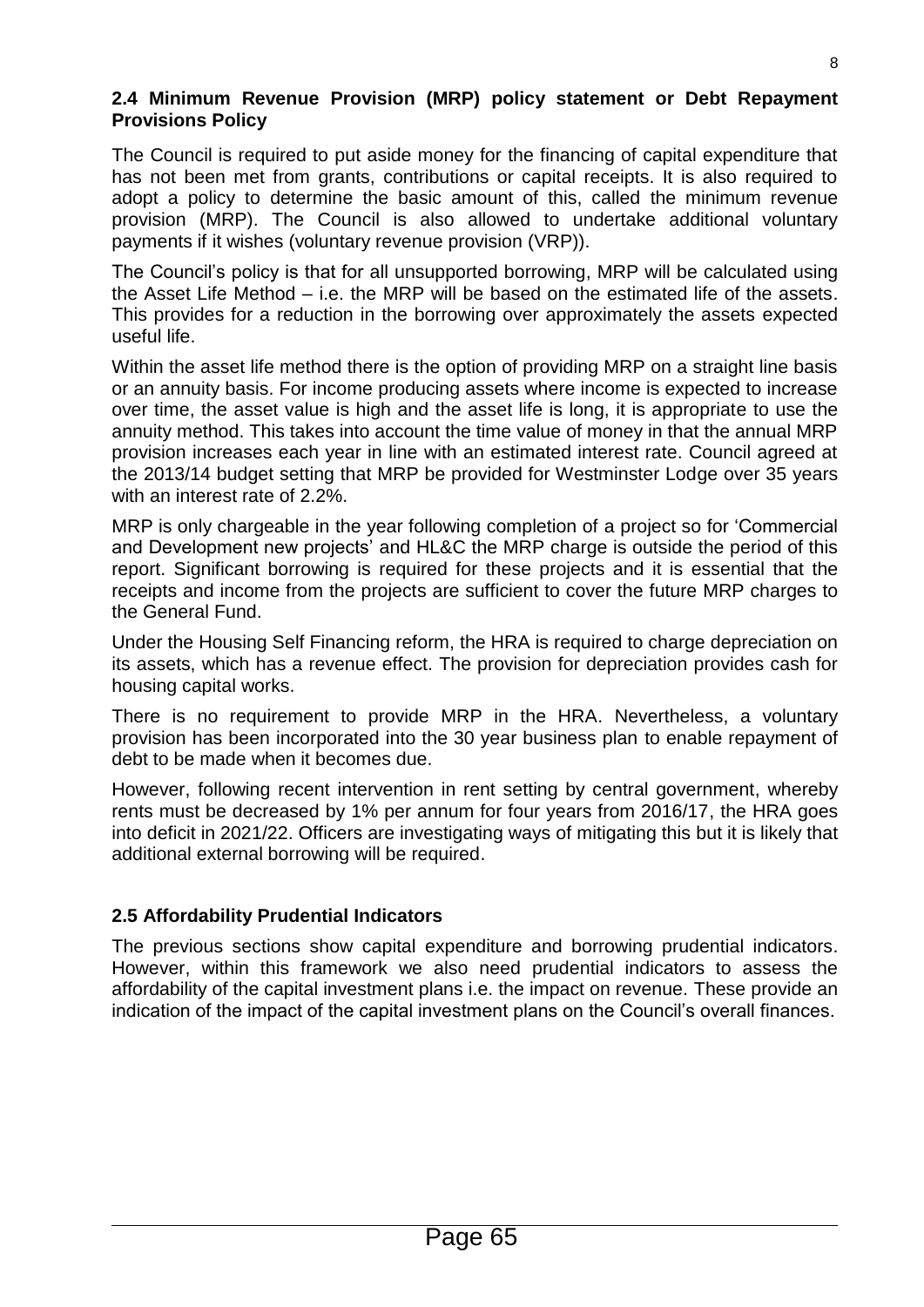#### **2.5.1 Ratio of financing costs to net revenue stream**

This indicator identifies the trend in the cost of capital (borrowing and other long term obligation costs net of investment income). This is set against the Council's net revenue stream for the General Fund (taxation and non-specific grant income) and the HRA.

|              | 2015/16 | 2016/17  | 2017/18  | 2018/19  | 2019/20  |
|--------------|---------|----------|----------|----------|----------|
|              | Actual  | Estimate | Estimate | Estimate | Estimate |
| General Fund | 4.0%    | 4.9%     | 11.5%    | 18.8%    | 27.2%    |
| <b>HRA</b>   | 46.3%   | 55.5%    | 65.6%    | 70.6%    | 66.3%    |

The estimates of financing costs include current commitments and the proposals in this report but do not take account of any positive budget variations as a result of undertaking these projects, for example, income from facilities, reduced running costs or reduced contract costs.

For the GF, the ratio is increasing significantly over the period under review. On the one hand, government funding is decreasing (on top of a basis of zero council tax increases for several years). On the other hand, MRP and interest charges are increasing due to the capital expenditure on 'Commercial and Development new projects, HL&C, Museums and capital equipment for contracts. Commercial and Development department forecast that increased charges will be met by an equivalent saving in costs or increased income over the life of the capital projects. The projects would then be cost neutral to the GF.

The HRA 30 year plan, presented in the budget, forecasts that from 2021/22 the HRA is unable to provide sufficient income to maintain the housing stock at required levels and also provide for debt repayment. This is two years earlier than forecast in last year's TMSS due central government rent intervention mentioned in 2.4 above.

#### **2.5.2 Incremental impact of capital investment decisions on council tax**

This indicator identifies the revenue costs associated with proposed changes to the three year capital programme recommended in the budget, compared to the Council's existing (2016/17) approved commitments and current plans. The indicator is expressed as an annual monetary change to band 'D' income tax.

| <b>GF</b>                                         | 2017/18  | 2018/19  | 2019/20  |
|---------------------------------------------------|----------|----------|----------|
|                                                   | Estimate | Estimate | Estimate |
| <b>Council tax implication</b><br><b>band 'D'</b> | £14.76   | £15.42   | £16.44   |

#### **Incremental impact of capital investment decisions on the band D council tax**

The increase over three years is £46.62, which represents 27% of the SADC 2016/17 average Band 'D' council tax for the authority. Note that the costs have been planned to be met from additional income or savings from the projects and not an increase in Council Tax.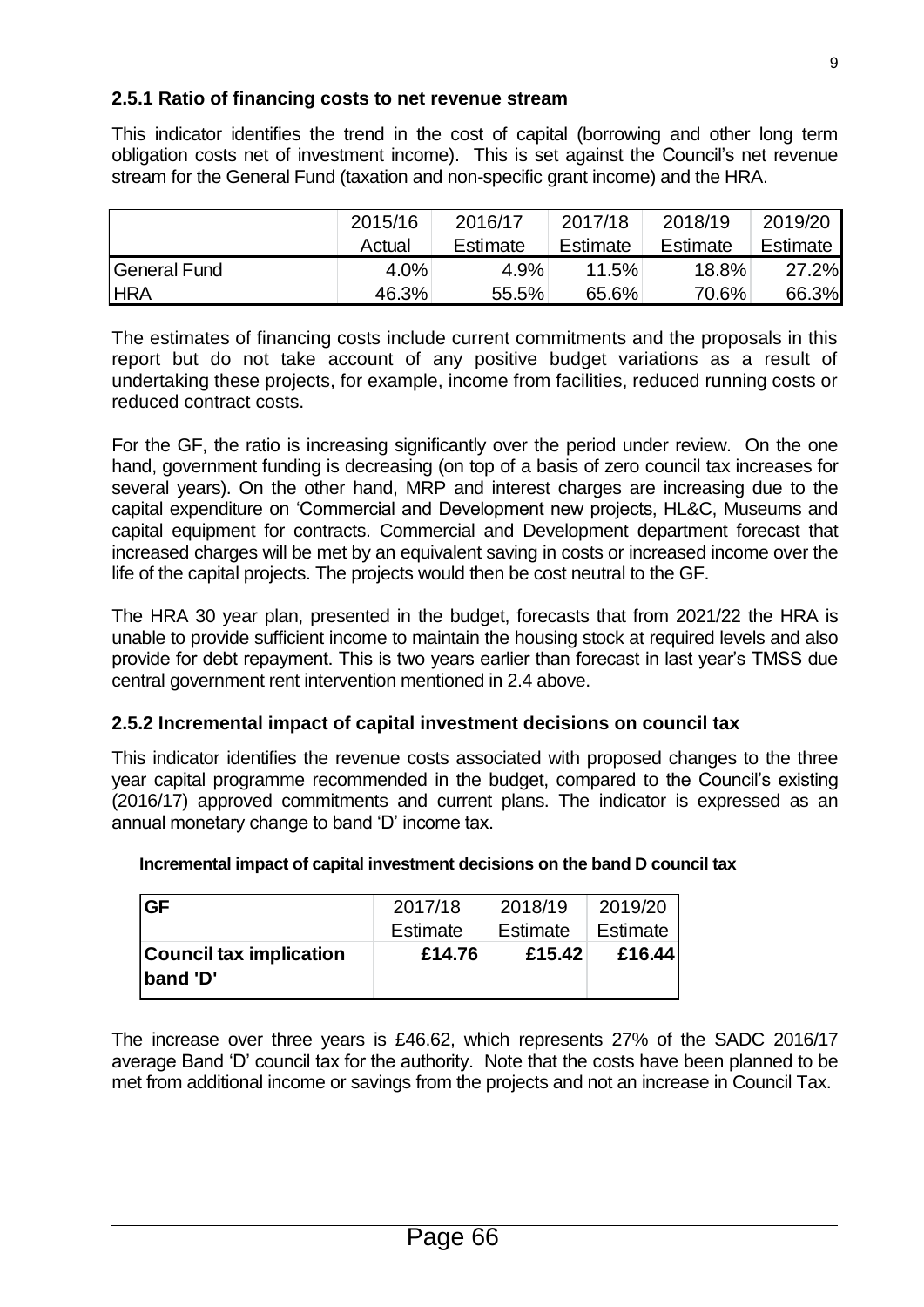#### **2.5.3 Estimates of the incremental impact of capital investment decisions on housing rent levels**

Similar to the council tax calculation, this indicator identifies the trend in the cost of proposed changes in the housing capital programme recommended in the budget compared to the Council's existing commitments and current plans. This is expressed as a monetary impact on weekly rent levels.

| <b>IHRA</b>                                 | 2017/18  | 2018/19  | 2019/20  |
|---------------------------------------------|----------|----------|----------|
|                                             | Estimate | Estimate | Estimate |
| <b>Housing rent implication</b><br>per week | $-E0.06$ | £0.09    | -£0.21 l |

#### **Incremental impact of capital investment decisions on housing rent levels**

This indicator shows the revenue impact on proposed capital changes against the approved 2016/17 capital budget. The amounts in the table above represent less than 0.20% of the 2016/17 average weekly rent. The negative figures result from a reduction in capital spend over the next three years at a greater rate than the expected net reduction in properties.

# **2.5.4 HRA ratios**

The first table below highlights how the debt revenue ratio decreases as debt is repaid at a greater rate than the reduction in rent revenue mentioned in 2.4 above.

|                               | 2015/16 | 2016/17  | 2017/18  | 2018/19  | 2019/20  |
|-------------------------------|---------|----------|----------|----------|----------|
| <b>HRA</b>                    | Actual  | Estimate | Estimate | Estimate | Estimate |
| <b>HRA</b> debt               | £184.6M | £180.4M  | £173.4M  | £165.4M  | £158.4M  |
| <b>HRA</b> revenues           | £29.0M  | £28.0M   | £28.0M   | £27.4M   | £27.5M   |
| <b>Ratio debt to revenues</b> | 636.9%  | 644.3%   | 619.2%   | 604.4%   | 575.0%   |

The next table shows how the debt per property decreases as debt is repaid. This is the case even though the number of properties reduces each year by an estimated net of the number of Right-To-Buy sales and the number of new house purchases.

| Debt per dwelling       | £37,346 | £36,570  | £35,280  | £33,707  | £32,346  |
|-------------------------|---------|----------|----------|----------|----------|
| Number of HRA dwellings | 4,943   | 4.933    | 4.915    | 4.907    | 4,897    |
| <b>HRA</b> debt         | £184.6M | £180.4M  | £173.4M  | £165.4M  | £158.4M  |
| <b>HRA</b>              | Actual  | Estimate | Estimate | Estimate | Estimate |
|                         | 2015/16 | 2016/17  | 2017/18  | 2018/19  | 2019/20  |

# **3. Treasury Management Issues**

The capital expenditure plans set out in Section 2 provide details of the service activity of the Council. The treasury management function ensures that the Council's cash is organised in accordance with relevant professional codes. This will involve both the organisation of the cash flow and, where capital plans require, the organisation of appropriate borrowing facilities. The strategy covers the relevant treasury / prudential indicators, the current and projected debt positions and the annual investment strategy.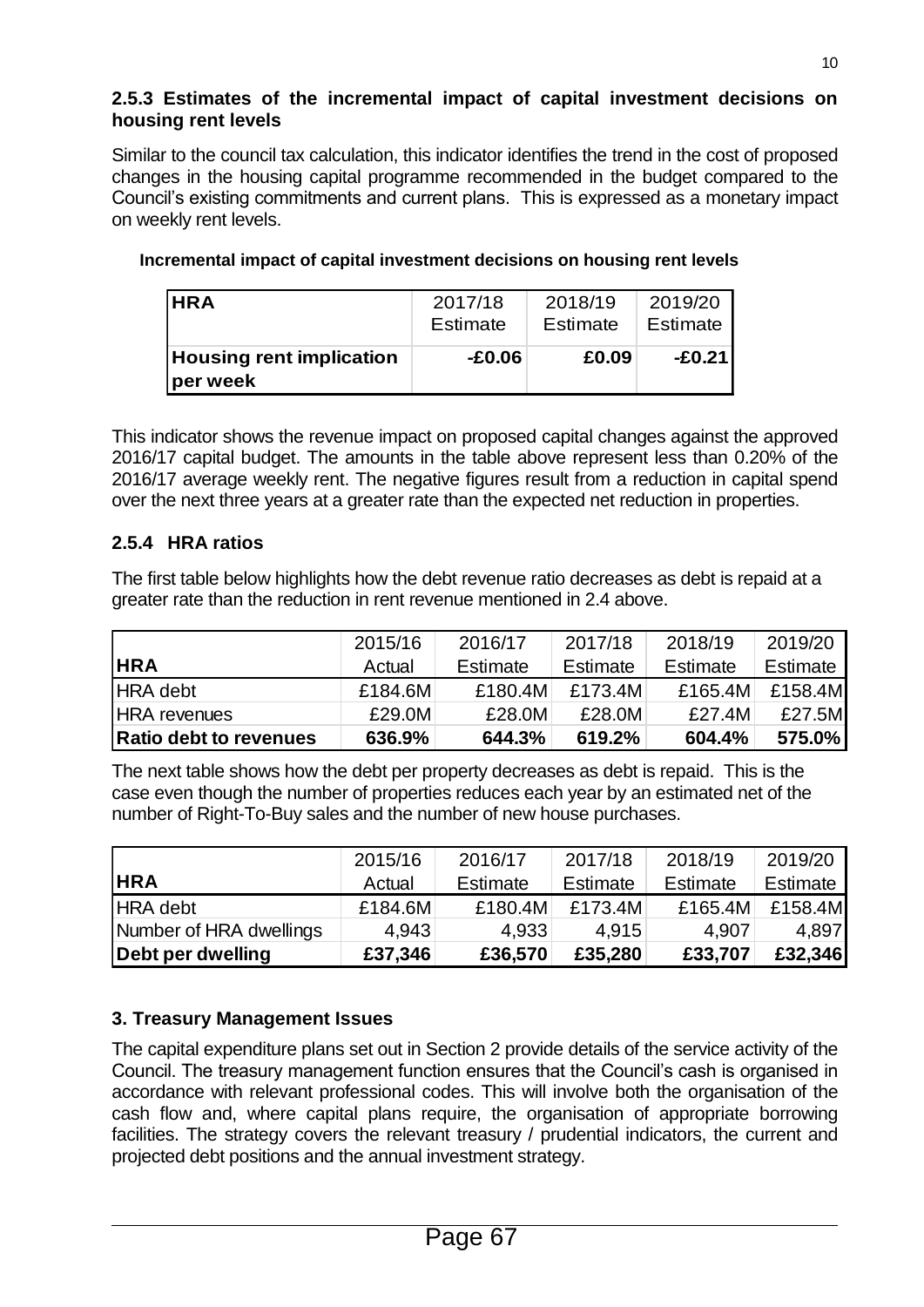#### **3.1 External Borrowing Requirements**

The Council's treasury portfolio position at 31 March 2016, ( the last audited accounts figures) with forward projections, are summarised below. The table shows the actual external debt, against the underlying capital borrowing need (the Capital Financing Requirement - CFR), highlighting any over or under borrowing. The model is used to highlight any amounts of external borrowing required each year in order to manage the capital plans in 2 above.

#### **Critical Assumptions:**

Balanced GF and HRA budgets

Increase in MRP due to capital spend matched by revenue savings

No change to working capital requirements

No slippage in capital programmes

Capital receipts relating to MoSTA development totalling £8.1M and fundraising from the Museum Trust totalling £1.4m (capital portion only as mentioned in 2.2 above ).

| <b>External Borrowing Requirement</b>              |           | 2015-2016     | 2016-2017       | 2017-2018       | 2018-2019       | 2019-2020       |
|----------------------------------------------------|-----------|---------------|-----------------|-----------------|-----------------|-----------------|
|                                                    |           | <b>Actual</b> | <b>Estimate</b> | <b>Estimate</b> | <b>Estimate</b> | <b>Estimate</b> |
|                                                    |           | £'m           | £'m             | £'m             | £'m             | £'m             |
| <b>CFR closing</b>                                 |           | 210.4         | 212.3           | 241.9           | 263.4           | 294.8           |
| <b>External Borrowing balance (Gross Debt)</b>     |           | 184.6         | 180.4           | 201.4           | 229.4           | 265.4           |
| (Under)/over borrowed                              |           | (25.8)        | (31.9)          | (40.5)          | (34.0)          | (29.4)          |
| <b>Reconciliation to Balance Sheet as follows:</b> |           |               |                 |                 |                 |                 |
| Reserves & Balances                                | A         | (36.5)        | (35.9)          | (32.7)          | (26.0)          | (22.4)          |
| Working capital surplus                            | B         | (8.4)         | (10.4)          | (10.4)          | (10.4)          | (10.4)          |
| Cash and investments opening                       |           | 9.5           | 19.1            | 14.4            | 2.6             | 2.4             |
| Movements before debt items                        |           | 11.6          | (0.5)           | (32.8)          | (28.2)          | (35.0)          |
| Debt repayment                                     |           | (2.0)         | (4.2)           | (7.0)           | (8.0)           | (7.0)           |
| Borrowing required                                 |           |               |                 | 28.0            | 36.0            | 43.0            |
| Cash and investments closing                       | C         | 19.1          | 14.4            | 2.6             | 2.4             | 3.4             |
| (Under)/over borrowed                              | $(A+B+C)$ | (25.8)        | (31.9)          | (40.5)          | (34.0)          | (29.4)          |
| <b>Movement on External Borrowing</b>              |           |               |                 |                 |                 |                 |
| <b>External borrowing</b>                          |           | 186.6         | 184.6           | 180.4           | 201.4           | 229.4           |
| Increase in borrowings                             |           |               |                 | 28.0            | 36.0            | 43.0            |
| Debt repayment                                     |           | (2.0)         | (4.2)           | (7.0)           | (8.0)           | (7.0)           |
| Balance on external borrowing                      |           | 184.6         | 180.4           | 201.4           | 229.4           | 265.4           |

The table above shows the end of year position for 2015/16 and estimated year end positions for the following 4 years. We currently forecast to borrow from 2017-18 onwards.. The interest cost of the increase in borrowing is estimated to be £3.75M over the period of this review. It has been assumed that this will be met from returns on the investment in the projects. If capital funding from receipts or grants is reduced or delayed, external borrowing (and associated charges to the GF) will increase. Conversely, if the capital programme is delayed or not implemented as currently planned, borrowing and charges will reduce.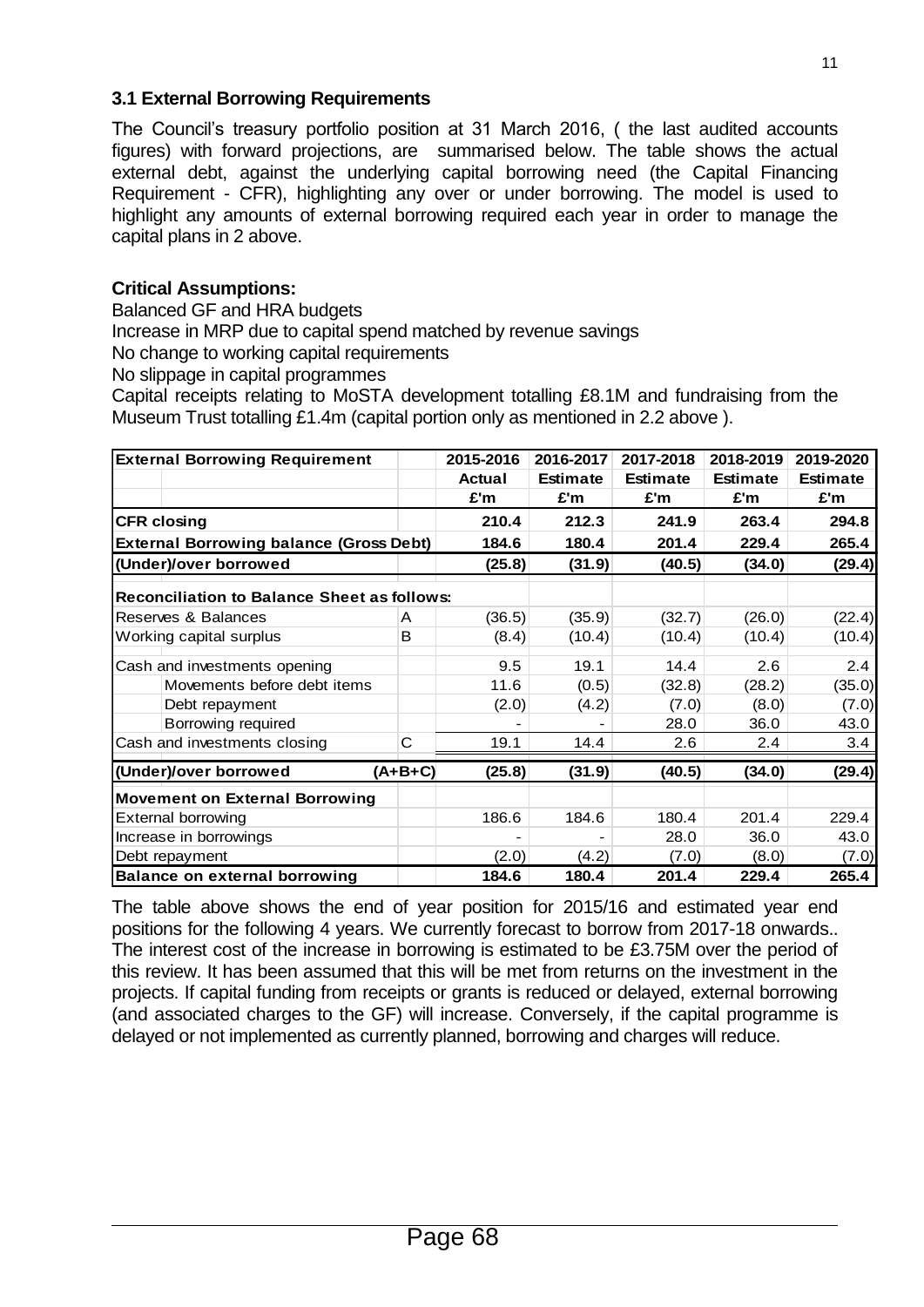#### **3.2 Borrowing Limits**

#### **The Operational Boundary.**

This focuses on the day-to-day treasury management activity. Total external borrowing is not normally expected to exceed this limit.

We need to ensure that we are able to borrow to meet the capital plans proposed in the budget and leave some headroom. Therefore, an increase in the operational boundary for external debt for the GF by £90M to £110M is recommended. The table below shows existing (2016/17) and proposed limits:

| <b>Operational Boundary for</b>    | 2015/16 | 2016/17  | 2017/18  | 2018/19  | 2019/20  |
|------------------------------------|---------|----------|----------|----------|----------|
| <b>External Debt</b>               | Actual  | Estimate | Estimate | Estimate | Estimate |
|                                    | £'M     | £'M      | £'M      | £'M      | £'M      |
| <b>General Fund</b>                | 16      | 20       | 110      | 110      | 110      |
| <b>HRA</b>                         | 192     | 192      | 192      | 192      | 192      |
| <b>Other Long Term Liabilities</b> | 5       | 5        | 5        | 5        | 5        |
| <b>Total</b>                       | 213     | 217      | 307      | 307      | 307      |

#### **The Authorised Limit for external borrowing.**

This key prudential indicator represents a control on the maximum level of borrowing and represents a limit beyond which external borrowing is prohibited. This limit needs to be set or revised by the full Council. It gives some headroom for unforeseen requirements or delays in capital receipts.

An increase in Authorised Limit from £23M to £115M is proposed.

| <b>Authorised Limit for</b>        | 2015/16 | 2016/17  | 2017/18  | 2018/19  | 2019/20  |
|------------------------------------|---------|----------|----------|----------|----------|
| <b>External Debt</b>               | Actual  | Estimate | Estimate | Estimate | Estimate |
|                                    | £'M     | £'M      | £'M      | £'M      | £'M      |
| General Fund                       | 23      | 23       | 115      | 115      | 115      |
| <b>HRA</b>                         | 192     | 192      | 192      | 192      | 192      |
| <b>Other Long Term Liabilities</b> | 5       | 5        | 5        | 5        | 5        |
| Total                              | 220     | 220      | 312      | 312      | 312      |

Separately, the Council is also limited to a maximum HRA borrowing position through the Housing Self Finance regime of £192 million.

| <b>HRA debt limit</b> | 2015/16 | 2016/17  | 2017/18  | 2018/19  | 2019/20         |
|-----------------------|---------|----------|----------|----------|-----------------|
|                       | Actual  | Estimate | Estimate | Estimate | <b>Estimate</b> |
|                       | £'M     | £'M      | £'M      | £'M      | £'M             |
| HRA debt cap          | 192.0   | 192.0    | 192.0    | 192.0    | 192.0           |
| <b>HRA CFR</b>        | 181.3   | 175.3    | 168.3    | 160.3    | 153.3           |
| <b>Headroom</b>       | 10.7    | 16.7     | 23.7     | 31.7     | 38.7            |

As mentioned in 2.5.1 above, the HRA generates sufficient cash to enable debt to be repaid on the due date until 2020/21. Officers are considering ways to address the shortfall beyond this date.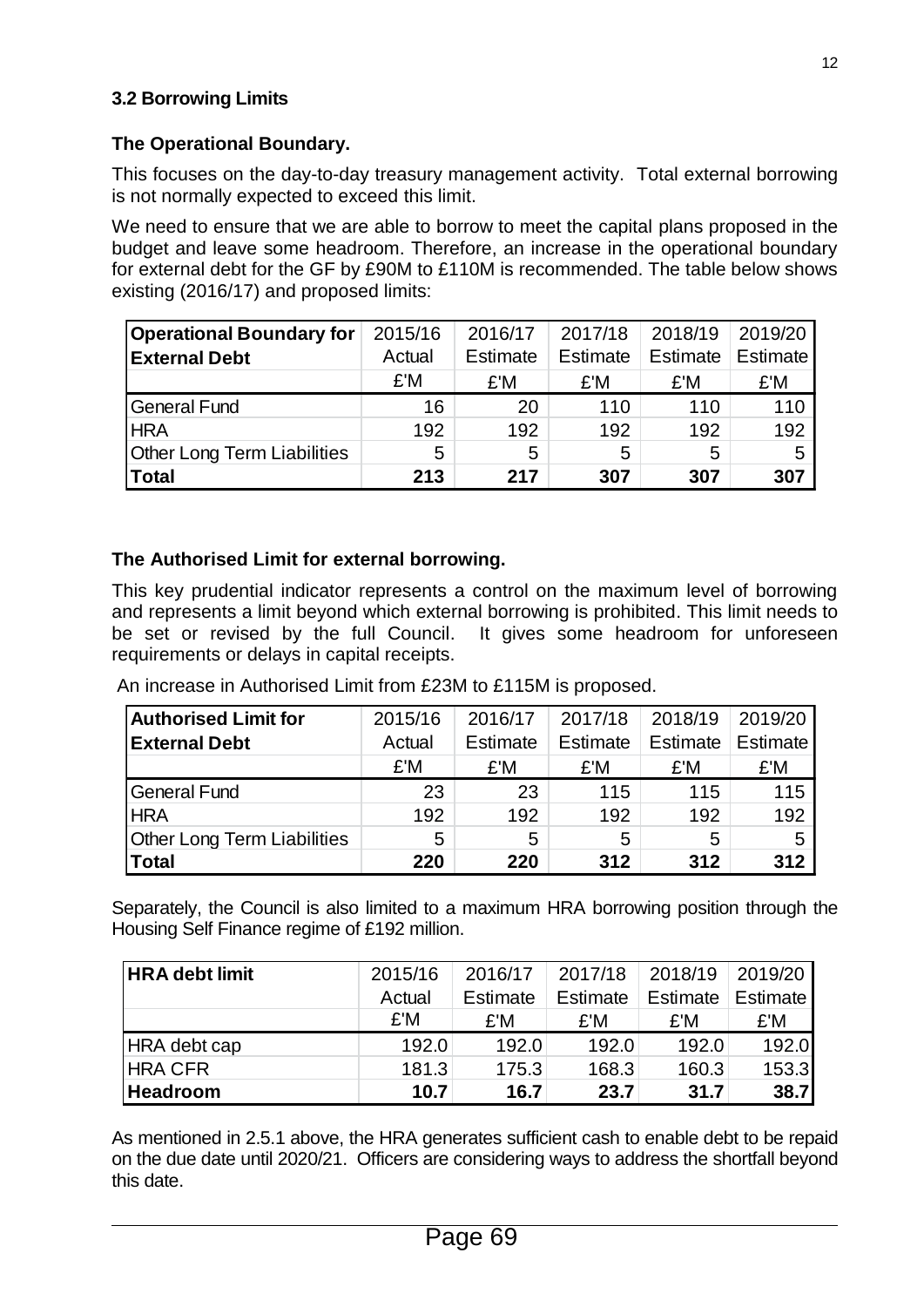#### **3.3 Prospects for Interest Rates**

Capita Asset Services' view on interest rates and economic outlook, as at 17<sup>th</sup> November 2016, is given below.

| <b>Annual</b> | <b>Bank Rate</b> | <b>PWLB Borrowing Rates %</b>         |         |         |  |  |  |  |  |
|---------------|------------------|---------------------------------------|---------|---------|--|--|--|--|--|
| Average %     | %                | (including certainty rate adjustment) |         |         |  |  |  |  |  |
|               |                  | 5 year                                | 25 year | 50 year |  |  |  |  |  |
| Dec 2016      | 0.25             | 1.60                                  | 2.90    | 2.70    |  |  |  |  |  |
| Mar 2017      | 0.25             | 1.60                                  | 2.90    | 2.70    |  |  |  |  |  |
| Jun 2017      | 0.25             | 1.60                                  | 2.90    | 2.70    |  |  |  |  |  |
| Sep 2017      | 0.25             | 1.60                                  | 2.90    | 2.70    |  |  |  |  |  |
| Dec 2017      | 0.25             | 1.60                                  | 3.00    | 2.80    |  |  |  |  |  |
| Mar 2018      | 0.25             | 1.70                                  | 3.00    | 2.80    |  |  |  |  |  |
| Jun 2018      | 0.25             | 1.70                                  | 3.00    | 2.80    |  |  |  |  |  |
| Sep 2018      | 0.25             | 1.70                                  | 3.10    | 2.90    |  |  |  |  |  |
| Dec 2018      | 0.25             | 1.80                                  | 3.10    | 2.90    |  |  |  |  |  |
| Mar 2019      | 0.25             | 1.80                                  | 3.20    | 3.00    |  |  |  |  |  |
| Jun 2019      | 0.50             | 1.90                                  | 3.20    | 3.00    |  |  |  |  |  |
| Sep 2019      | 0.50             | 1.90                                  | 3.30    | 3.10    |  |  |  |  |  |
| Dec 2019      | 0.75             | 2.00                                  | 3.30    | 3.10    |  |  |  |  |  |
| Mar 2020      | 0.75             | 2.00                                  | 3.40    | 3.20    |  |  |  |  |  |

The Monetary Policy Committee, (MPC), cut the Bank Rate from 0.50% to 0.25% on 4th August in order to counteract a forecasted sharp slowdown in growth in the second half of 2016. It also gave a strong steer that it was likely to cut the Bank Rate again by the end of the year. However, economic data since August has indicated much stronger growth in the second half 2016 than previously forecast; also, inflation forecasts have risen substantially as a result of a continuation of the sharp fall in the value of sterling since early August. Consequently, the Bank Rate was not cut again in November and, on current trends, it now appears unlikely that there will be another cut, although that cannot be completely ruled out if there was a significant dip downwards in economic growth. During the two-year period 2017 – 2019 the UK will be negotiating the terms for withdrawal from the EU. During this period it is likely that the MPC will not raise the Bank Rate. Accordingly, a first increase to 0.50% is tentatively pencilled in the table above only at quarter 2 2019, after those negotiations may have concluded. However, if strong domestically generated inflation, (e.g. from wage increases within the UK), were to emerge, then the pace and timing of increases in Bank Rate could be brought forward.

Investment returns are likely to remain low during 2017/18 and beyond.

Borrowing interest rates have been on a generally downward trend during most of 2016 up to mid-August. Rates fell sharply to historically low levels after the referendum and then even further after the MPC meeting of  $4<sup>th</sup>$  August when a new package of quantitative easing purchasing of gilts was announced. The Council's policy of avoiding new borrowing by running down spare cash balances, has served well over the last few years. However, this needs to be carefully reviewed to avoid incurring higher borrowing costs in later times when authorities will not be able to avoid new borrowing to finance capital expenditure and/or to refinance maturing debt.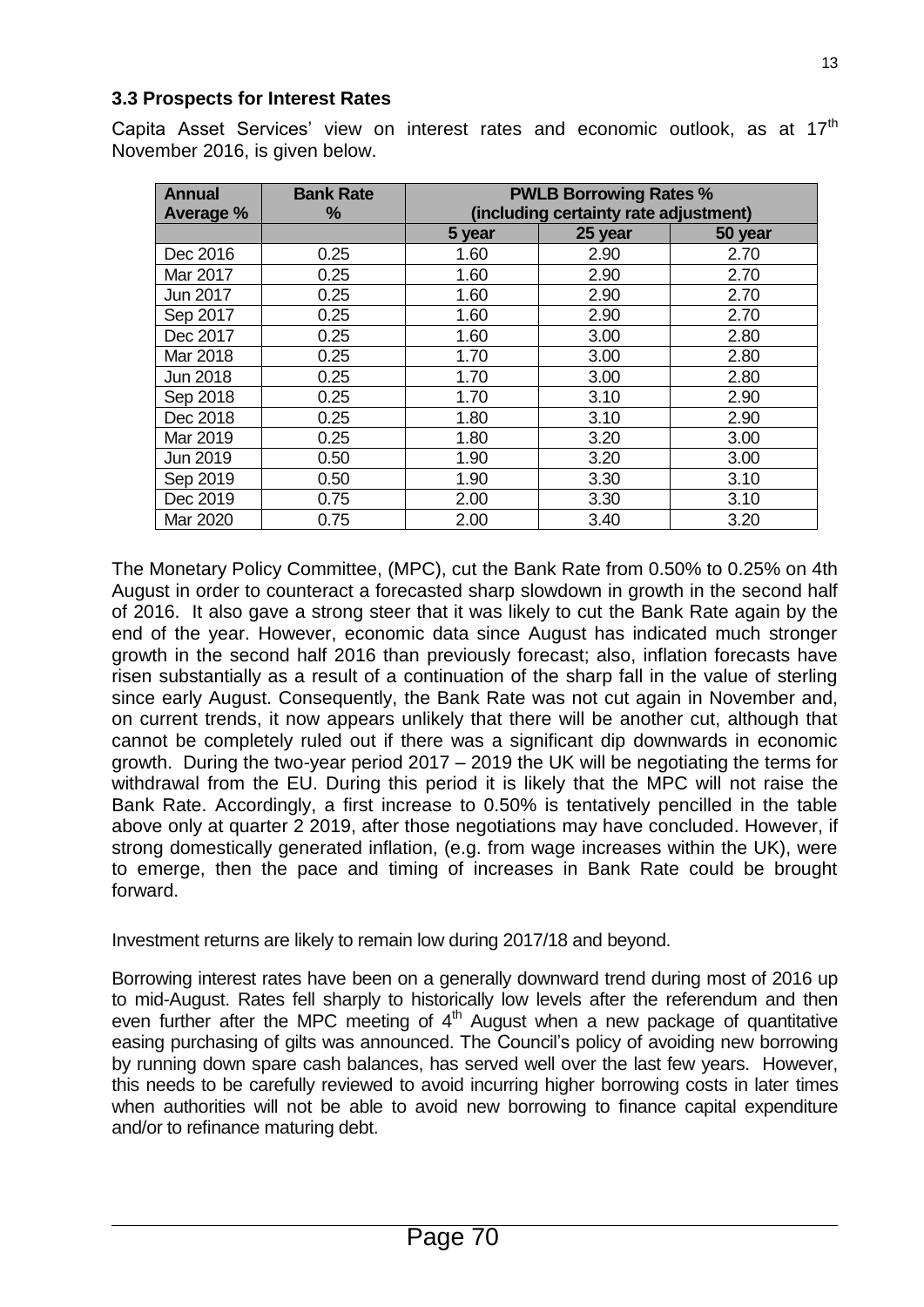#### **3.4 Treasury Management Indicators within the Treasury Management Code**

The purpose of these indicators is to restrain the activity of the treasury function within certain limits, thereby managing risk and reducing the impact of any adverse movement in interest rates. However, if these are set too restrictively they will impair the opportunities to reduce costs / improve performance*.* The indicators are:

#### **Interest Rate Exposure**

This indicator is set to control the Council's exposure to interest rate risk. The upper limits on fixed and variable rate interest exposures, expressed as a percentage of net principal borrowed will be unchanged from last year at:

|                                                |           | 2017/18 2018/19 2019/20 |               |
|------------------------------------------------|-----------|-------------------------|---------------|
|                                                | %         | $\frac{0}{6}$           | $\%$          |
| Upper Limit on Fixed Interest Rate Exposure    |           | 100.00% 100.00% 100.00% |               |
| Upper Limit on Variable Interest Rate Exposure | $10.00\%$ |                         | 10.00% 10.00% |

i.e. up to 100% of borrowing can be at fixed rates, or up to 10% at variable rates.

All current borrowings are at fixed rates. Therefore, officers have the flexibility to select fixed or variable rates on any future loans as long as they do not exceed the approved variable limit above.

# **Maturity Structure of Borrowing**

This indicator is set to control the Council's exposure to risk from having to pay back significant amounts of debt all at the same time. The upper and lower limits on the maturity structure of fixed rate borrowings have been kept broad to allow flexibility in the structuring of debt. However the repayment period of loans originally taken out in 2012 has reduced and no new loans have been taken out. This has resulted in the proportion of loans in the 5 to 10 year range exceeding the lower limit of 20%. We therefore propose that the lower limit for 5-10 years and for 10-20 years ranges be changed to zero.

The proposed limits are:

|                                |               | Upper Limit   Lower Limit | As at<br>1/4/2017 |
|--------------------------------|---------------|---------------------------|-------------------|
|                                | $\frac{0}{0}$ | $\%$                      | %                 |
| Under 12 months                | 10.0          |                           | 3.9               |
| 12 months and within 24 months | 10.0          |                           | 4.4               |
| 24 months and within 5 years   | 20.0          |                           | 14.4              |
| 5 years and within 10 years    | 50.0          |                           | 39.4              |
| 10 years and within 20 years   | 80.0          |                           | 37.9              |
| Over 20 years                  | 80.0          |                           |                   |

The debt profile as at  $1<sup>st</sup>$  April 2017 has been based on the expectation of no borrowing in 2016/17 and existing planned debt repayment. The profile is within the current approved upper limits.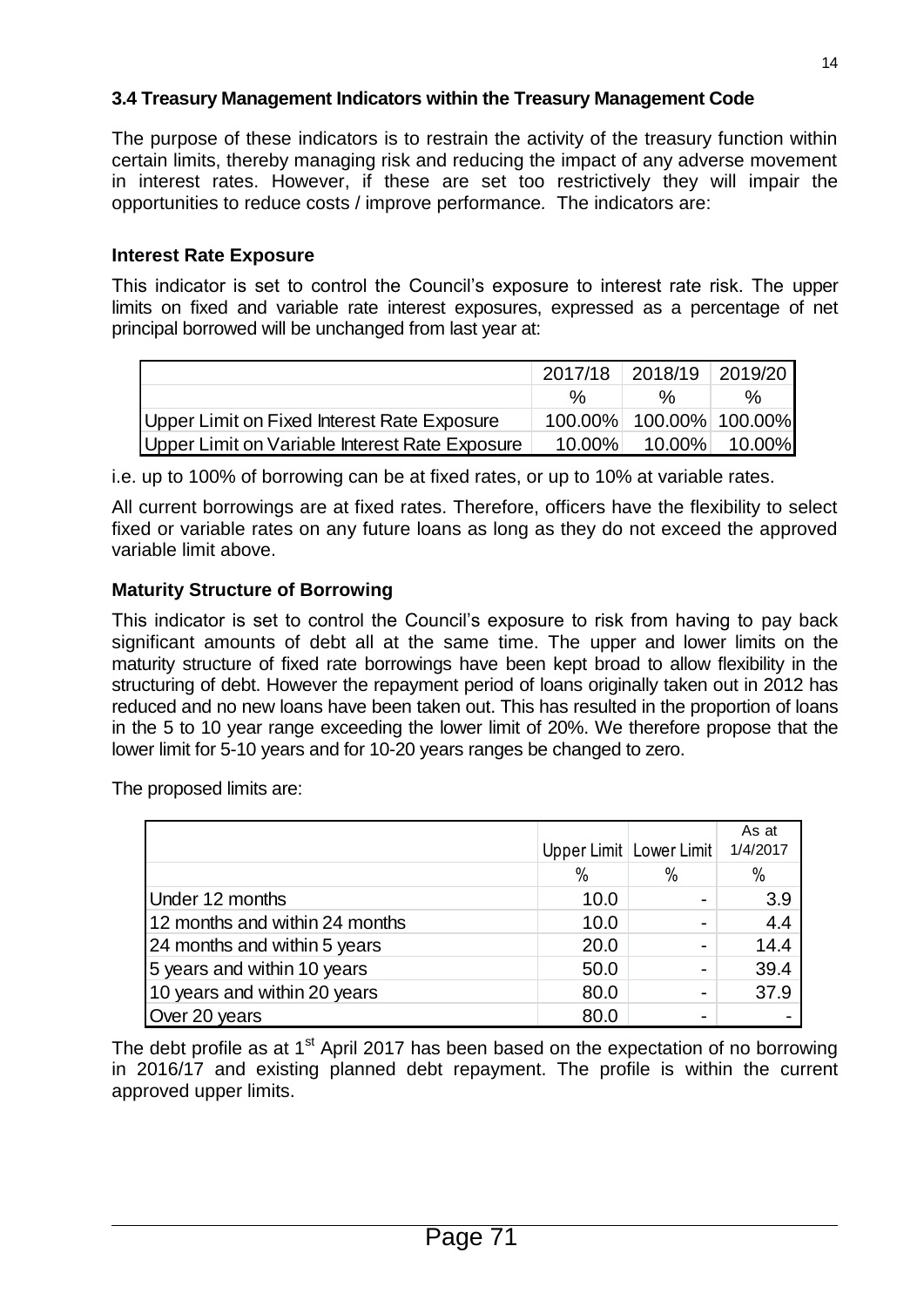#### **Principal sums invested for periods longer than 364 days**

| Limit on principal           | 2017/18 | 2018/19 | 2019/20 |
|------------------------------|---------|---------|---------|
| invested beyond 12<br>months | £m      | £m      | £m      |
| Local Authorities            | 5.0     | 5.0     |         |
| <b>Other</b>                 | 1 በ     |         |         |

The limits have remained the same as those approved last year.

#### **3.5 Borrowing Strategy**

The Council is currently maintaining an under-borrowed position, i.e. it is running down its investment balances rather than borrow. This strategy recognises that investment returns are low and counterparty risk is relatively high.

Against a background of risks within the economic forecast, caution will be adopted with the 2017-18 treasury operations. The Deputy Chief Executive (Finance) will monitor interest rates in financial markets. He will adopt a pragmatic approach to changing circumstances in deciding whether to take out fixed or variable rate loans.

The Council may also borrow for short periods of time (normally for up to two weeks) to cover unexpected cash flow shortages.

#### **Sources of Borrowing**

The approved sources of long-term borrowing will be:

- Public Works Loans Board
- Any Institution approved for investment
- Any Bank or Building Society approved by the Bank of England Prudential Regulation Authority.

#### **3.6 Policy on Borrowing in Advance of Need**

The Council may borrow in advance of need for short periods where a review of capital spending profile and views on future interest rates makes it economically attractive.

#### **3.7 Policy on charging interest to the Housing Revenue Account**

The Council is free to adopt its own policy on sharing interest costs and income between the General Fund and Housing Revenue Account (HRA). This follows the reform of housing finance. The CIPFA Code recommends that authorities state their policy on this matter each year in their treasury management strategy.

On 1 April 2012, the Council assigned the long term HSF loan to the HRA pool. New long-term loans borrowed will be assigned in their entirety to either the General Fund or the HRA pool. Interest payable and other costs/income arising from long-term loans (e.g. premiums and discounts on early redemption) will be allocated in line with each specific loan.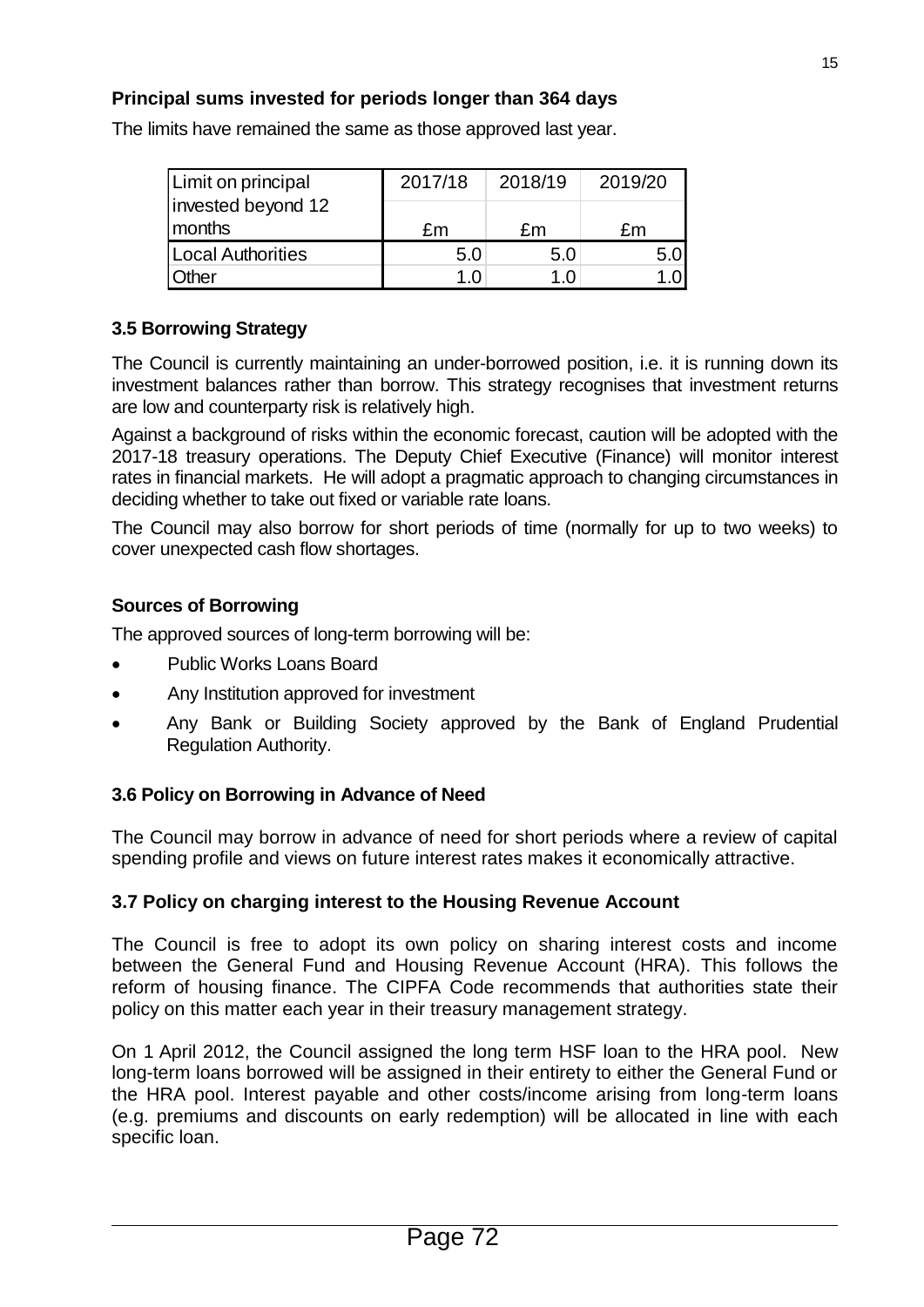An HRA cash flow balance is calculated each month and interest on this balance transferred between the General Fund and HRA. This is at the monthly net average rate earned by the Council on its portfolios of treasury investments and any short-term borrowing.

# **3.8 Investment Policy and Annual Investment Strategy**

**Investment Policy:** The Council's investment policy has regard to the DCLG's Guidance on Local Government Investments ("the Guidance"). It has regard also to the 2011 revised CIPFA Treasury Management in Public Services Code of Practice and Cross Sectoral Guidance Notes ("the CIPFA TM Code"). The Council's investment priorities will be:

- Security; then
- Liquidity; then
- Return.

Officers are also aware of the 'Wednesbury Principles', whereby 'ethical' investments could be open to challenge if regarded as indefensible and a waste of public funds. Nevertheless, St Albans City and District Council supports the concept of responsible investment. The Council expects institutions it deposits funds with, through its treasury management function, to comply with internationally accepted norms. These include norms for the environment, human rights, working conditions, corruption and controversial weapons. The Council will seek to avoid placing funds with institutions that do not have a similar responsible investment policy.

**Investment Strategy:** To minimise the risk to investments, the Council has stipulated the minimum acceptable credit quality of counterparties for inclusion on the lending list (see Appendix 1). Other information sources used will include the financial press, share price and other such banking sector information. The objective is to establish the most robust scrutiny process on the suitability of potential investment counterparties.

Investments will be made with reference to cash flow requirements and the outlook for shortterm interest rates (i.e. rates for investments up to 12 months).

For cash flow generated balances, the Council will seek to use its business reserve accounts, 15 and 30 day notice accounts, and short-dated deposits (overnight to three months). In this way is will benefit from the compounding of interest.

The Deputy Chief Executive (Finance) will maintain a counterparty list in compliance with the following criteria. He will revise the criteria and submit them to Council for approval as necessary.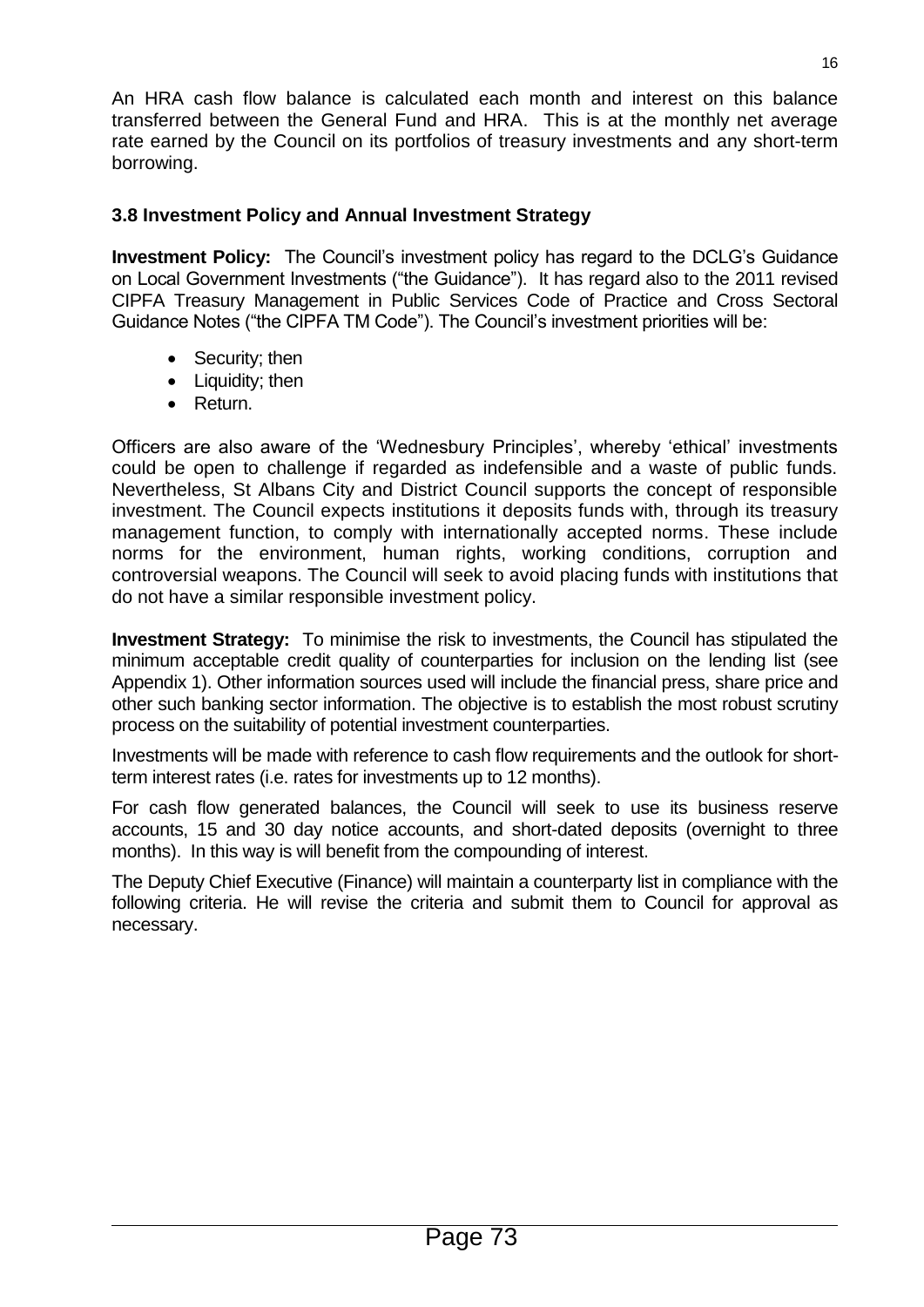#### **3.9 Creditworthiness policy**

#### **3.9.1 Credit Ratings**

The Council applies the creditworthiness service provided by Capita Asset Services. This service employs a sophisticated modelling approach utilising credit ratings from the three main credit rating agencies - Fitch, Moody's and Standard and Poor's. The credit ratings of counterparties are supplemented with the following:

- credit watches and credit outlooks from credit rating agencies;
- Credit Default Spreads (CDS) to give early warning of likely changes in credit ratings;
- sovereign ratings to select counterparties from only the most creditworthy countries.

This results in three suggested credit assessments as follows:

- A) Based on the credit ratings of the agencies only
- B) Adjusted for watch/outlook
- C) Where applicable the end result is adjusted for CDS information with a manual override.

These indicate an overall assessment of the relative creditworthiness of counterparties at increasing levels of risk aversion.

This modelling approach combines credit ratings, credit Watches and credit Outlooks in a weighted scoring system. This is combined with an overlay of CDS spreads for which the end product is a series of colour coded bands indicating the relative creditworthiness of counterparties.

The Capita Asset Services' creditworthiness service uses a wider array of information than just primary ratings. Furthermore, by using a risk weighted scoring system, it does not give undue preponderance to just one agency's ratings.

Officers propose to continue to use the lowest risk rating 'C' for all investments.

#### **3.9.2 Credit Periods**

Capita Asset Services then allocate a colour code within each credit assessment level to indicate the maximum duration period for each counterparty. These colour codes are used by the Council to determine the suggested duration for investments. The Council will therefore use counterparties within the durational bands shown in Appendix1.

Officers propose that the Council continue to use up to the maximum investment duration indicated by Capita Asset Services in the 'C' risk rating category.

#### **3.9.3 Country Limits**

Treasury policy is that 20% of funds invested, measured at the time the investment is made, can be invested in non-UK banks. These banks must be members of the Organisation for Economic Co-operation and Development (OECD). A list of current members is at Appendix 2.

Officers propose no change to these limits.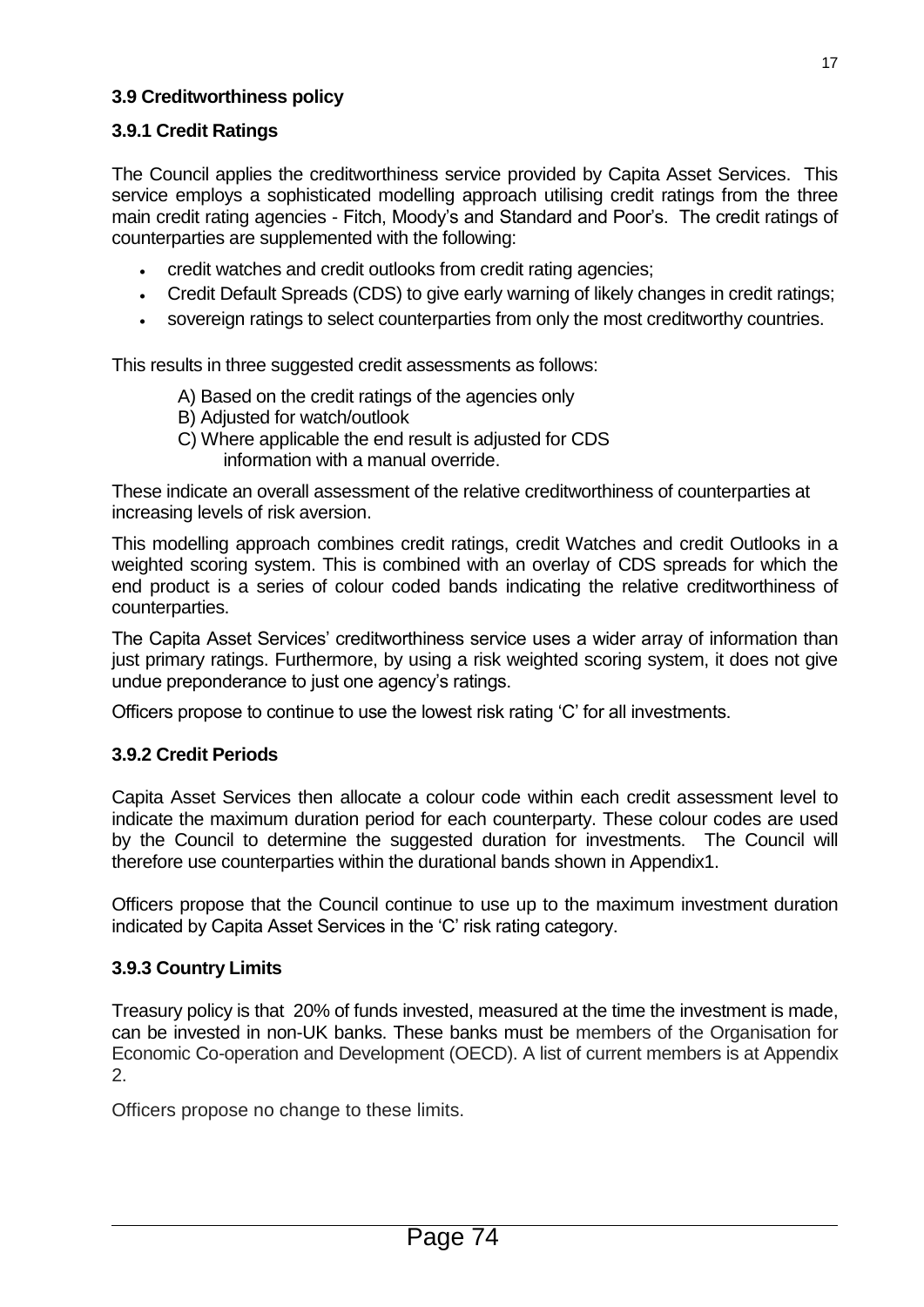#### **3.9.4 List of Counterparties**

The application of credit ratings, credit periods and country limits lead to an amended list of counterparties each with 3 credit assessments with associated maximum investment durations.

All credit ratings will be monitored weekly*.* The Council is alerted to changes to ratings of all three agencies through its use of the Capita Asset Services creditworthiness service.

If a downgrade results in the counterparty / investment scheme no longer meeting the Council's minimum criteria;

- no new investments will be made;
- any existing investments that can be recalled or sold at no cost will be; and
- full consideration will be given to recall or sale of all other existing investments with the affected counterparty.

An example list of counterparties is shown at Appendix 1. Capita Asset Services update the list on a weekly basis.

#### **3.9.5 Counterparty Limits**

Counterparty limits for value and period by type of counterparty are proposed by officers, in consultation with the Resources Portfolio Holder. The objective is to have a mix of investments, limiting exposure to any one counterparty and limiting exposure to long term deposits.

Officers propose no change to the counterparty limits, which are shown at appendix 4.

#### **3.9.6 Non-specified investments**

The Council is required to state whether it is intending to use any of what the Government calls "Non-specified investments" (See Appendix 3). The Council's policy is that the only situation where we will use these is in the case of long-term investments, (i.e. those that would meet the definition of a specific investment, but for the fact that they are due to mature 12 months or longer from the date of arrangement).

The limit for these Non-Specified investments remains at £5m (see second table at 3.4 above for where such investments can be placed).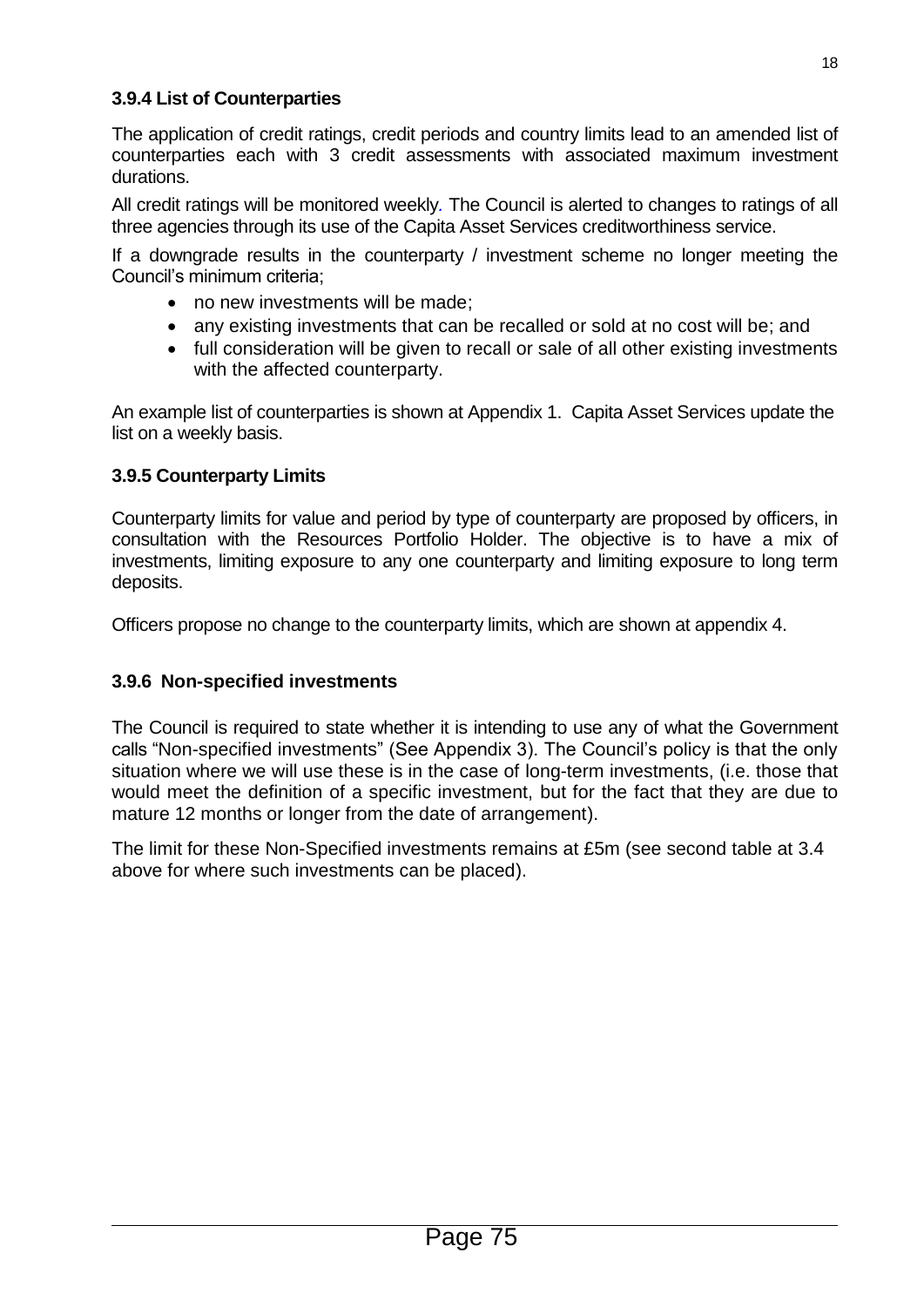# **Appendices**

- 1. Capita Asset Services listing of Qualifying Counterparties (as at 14/12/16)
- 2. List of OECD members (December 2016)
- 3. Treasury Management Criteria Summary
- 4. Example of weekly investment list
- 5. Four Clauses adopted from CIPFA's Treasury Management Code of Practice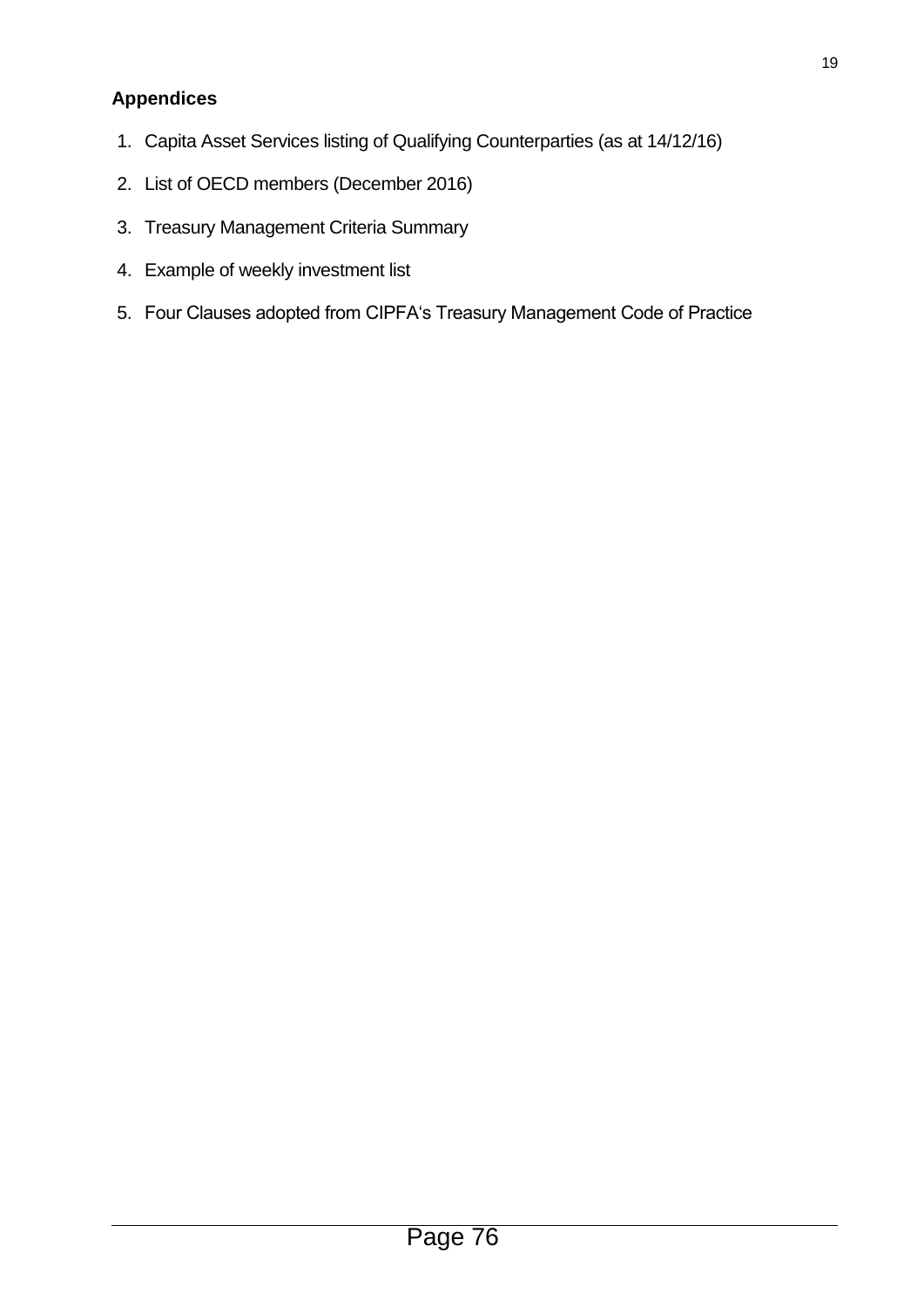# **Appendix 1**

# **Capita Asset Services listing of Qualifying Counterparties (as at 14/12/16)**

Showing suggested maximum duration of investment.

|                        |                                                  |           |              | <b>Fitch Ratings</b> |                         |                     | <b>Moodys Ratings</b> |           |              | <b>S&amp;P Ratings</b> |                       |                                 |                     |                      |                                           |
|------------------------|--------------------------------------------------|-----------|--------------|----------------------|-------------------------|---------------------|-----------------------|-----------|--------------|------------------------|-----------------------|---------------------------------|---------------------|----------------------|-------------------------------------------|
| Counterparty           |                                                  |           | Long<br>Term | Short<br>Term        |                         | Long<br>Term        | Short<br>Term         |           | Long<br>Term | Short<br>Term          | Suggested<br>Duration | (Watch/<br>Outlook<br>Adjusted) | <b>CDS</b><br>Price | CDS<br><b>Status</b> | <b>CDS Adj</b><br>with manual<br>override |
| Australia              |                                                  | <b>SB</b> | AAA          |                      | <b>SB</b>               | Aaa                 |                       |           | NO AAA       |                        |                       |                                 | 24.63               |                      |                                           |
| <b>Banks</b>           | Australia and New Zealand Banking<br>Group Ltd.  | <b>SB</b> | AA-          | $F1+$                | <b>NO</b>               | Aa2                 | $P-1$                 |           | NO AA-       | A-1+                   | $O - 12$ mths         | $O - 12$ mths                   | 69.08               |                      | $O - 12$ mths                             |
|                        | Commonwealth Bank of Australia                   | <b>SB</b> | AA-          | $F1+$                | <b>NO</b>               | Aa2                 | P-1                   | <b>NO</b> | AA-          | $A-1+$                 | $O - 12$ mths         | $O - 12$ mths                   | 70.80               | ●                    | $O - 12$ mths                             |
|                        | Macquarie Bank Ltd.                              | <b>SB</b> | Α            | F1                   | <b>SB</b>               | A <sub>2</sub>      | $P-1$                 | <b>NO</b> | A            | A-1                    | $R - 6$ mths          | $R - 6$ mths                    |                     |                      | $R - 6$ mths                              |
|                        | National Australia Bank Ltd.                     | <b>SB</b> | AA-          | F1+                  | NO <sub>1</sub>         | Aa2                 | P-1                   |           | NO AA-       | $A - 1 +$              | $O - 12$ mths         | $O - 12$ mths                   | 70.80               |                      | $O - 12$ mths                             |
|                        | Westpac Banking Corp.                            | <b>SB</b> | AA-          | F1+                  | <b>NO</b>               | Aa2                 | P-1                   | <b>NO</b> | AA-          | $A-1+$                 | $O - 12$ mths         | $O - 12$ mths                   | 70.80               |                      | $O - 12$ mths                             |
| Belgium                |                                                  | <b>NO</b> | AA           |                      | $\sim$ $-$<br><b>SB</b> | Aa3                 |                       | <b>SB</b> | AA           |                        |                       |                                 | 33.40               |                      |                                           |
| Banks                  | <b>BNP Paribas Fortis</b>                        | <b>SB</b> | A+           | F1                   | <b>SB</b>               | A1                  | $P-1$                 | <b>SB</b> | Α            | A-1                    | $R - 6$ mths          | $R - 6$ mths                    |                     |                      | $R - 6$ mths                              |
|                        | KBC Bank N.V.                                    | PO        | А-           | F1                   | <b>SB</b>               | A1                  | $P-1$                 | <b>SB</b> | Α            | A-1                    | $R - 6$ mths          | $R - 6$ mths                    |                     |                      | $R - 6$ mths                              |
|                        |                                                  |           |              |                      |                         |                     |                       |           |              |                        |                       |                                 |                     |                      |                                           |
| Canada<br><b>Banks</b> |                                                  | <b>SB</b> | AAA          |                      | <b>SB</b>               | Aaa                 |                       | <b>SB</b> | AAA          |                        |                       |                                 | 31.38               |                      |                                           |
|                        | <b>Bank of Montreal</b>                          | <b>SB</b> | AA-          | $F1+$                | <b>NO</b>               | Aa3                 | $P-1$                 | <b>SB</b> | $A+$         | A-1                    | $O - 12$ mths         | $O - 12$ mths                   |                     |                      | $O - 12$ mths                             |
|                        | Bank of Nov a Scotia                             | <b>SB</b> | AA-          | F <sub>1+</sub>      | <b>NO</b>               | Aa3                 | $P-1$                 | <b>SB</b> | A+           | A-1                    | $O - 12$ mths         | $O - 12$ mths                   |                     |                      | $O - 12$ mths                             |
|                        | Canadian Imperial Bank of Commerce               | <b>SB</b> | AA-          |                      | $F1+$ NO                | Аа3                 | P-1                   | <b>SB</b> | A+           | A-1                    | $O - 12$ mths         | $O - 12$ mths                   |                     |                      | $O - 12$ mths                             |
|                        | National Bank of Canada                          | <b>SB</b> | A+           | F1                   | <b>NO</b>               | Aa3                 | $P-1$                 | <b>SB</b> | A            | A-1                    | $R - 6$ mths          | $R - 6$ mths                    |                     |                      | $R - 6$ mths                              |
|                        | Roy al Bank of Canada                            | <b>NO</b> | AA           | F <sub>1+</sub>      | NO <sub>1</sub>         | Aa3                 | $P-1$                 | <b>NO</b> | AA-          | $A-1+$                 | $O - 12$ mths         | $O - 12$ mths                   |                     |                      | $O - 12$ mths                             |
|                        | Toronto-Dominion Bank                            | <b>SB</b> | AA-          | $F1+$                |                         | NO Aa1              | P-1                   | <b>SB</b> | AA-          | A-1+                   | $O - 12$ mths         | $O - 12$ mths                   |                     |                      | $O - 12$ mths                             |
| Denmark                |                                                  | <b>SB</b> | AAA          |                      | <b>SB</b>               | Aaa                 |                       | <b>SB</b> | AAA          |                        |                       |                                 | .<br>21.04          |                      |                                           |
| Banks                  | Danske A/S                                       | <b>SB</b> | Α            | F1                   | <b>PO</b>               | - A1                | $P-1$                 | <b>SB</b> | Α            | $A-1$                  | $R - 6$ mths          | $R - 6$ mths                    | 59.54               |                      | $R - 6$ mths                              |
| Finland                |                                                  | <b>SB</b> | AA+          |                      | <b>SB</b>               | Aa1                 |                       | <b>SB</b> | AA+          |                        |                       |                                 | 24.01               |                      |                                           |
| <b>Banks</b>           | Nordea Bank Finland PLC                          | <b>SB</b> | AA-          | F <sub>1+</sub>      | <b>SB</b>               | Aa3                 | $P-1$                 | <b>NO</b> | AA-          | $A - 1 +$              | $O - 12$ mths         | $O - 12$ mths                   |                     |                      | $O - 12$ mths                             |
|                        | OP Corporate Bank plc                            | <b>SB</b> | <b>WD</b>    | WD                   | <b>SB</b>               | Aa3                 | P-1                   | <b>SB</b> | AA-          | $A-1+$                 | $O - 12$ mths         | $O - 12$ mths                   |                     |                      | $O - 12$ mths                             |
| France                 |                                                  | <b>SB</b> | .<br>AA      |                      | <b>SB</b>               | ,,,,,,,,,,,,<br>Aa2 |                       | <b>SB</b> | .<br>AA      |                        |                       |                                 | .<br>34.36          |                      |                                           |
| Banks                  | <b>BNP Paribas</b>                               | <b>SB</b> | A+           | F1                   | <b>SB</b>               | A1                  | P-1                   | <b>SB</b> | Α            | A-1                    | $R - 6$ mths          | $R - 6$ mths                    | 85.70               |                      | $R - 6$ mths                              |
|                        | Credit Agricole Corporate and<br>Investment Bank | PO:       | A            | F1                   | <b>SB</b>               | A1                  | P-1                   | <b>SB</b> | Α            | A-1                    | $R - 6$ mths          | $R - 6$ mths                    | 71.29               |                      | $R - 6$ mths                              |
|                        | Credit Agricole S.A.                             | PO        | A            | F1                   | <b>SB</b>               | A1                  | P-1                   | <b>SB</b> | Α            | $A-1$                  | $R - 6$ mths          | $R - 6$ mths                    | 75.84               |                      | $R - 6$ mths                              |
|                        | Credit Industriel et Commercial                  | <b>SB</b> | A+           | F1                   | <b>SB</b>               | Aa3                 |                       | $P-1$ SB  | Α            | A-1                    | $R - 6$ mths          | $R - 6$ mths                    |                     |                      | $R - 6$ mths                              |
|                        | Societe Generale                                 | <b>SB</b> | Α            | F1                   | <b>SB</b>               | A2                  |                       | $P-1$ SB  | Α            | A-1                    | $R - 6$ mths          | $R - 6$ mths                    | 86.69               |                      | $R - 6$ mths                              |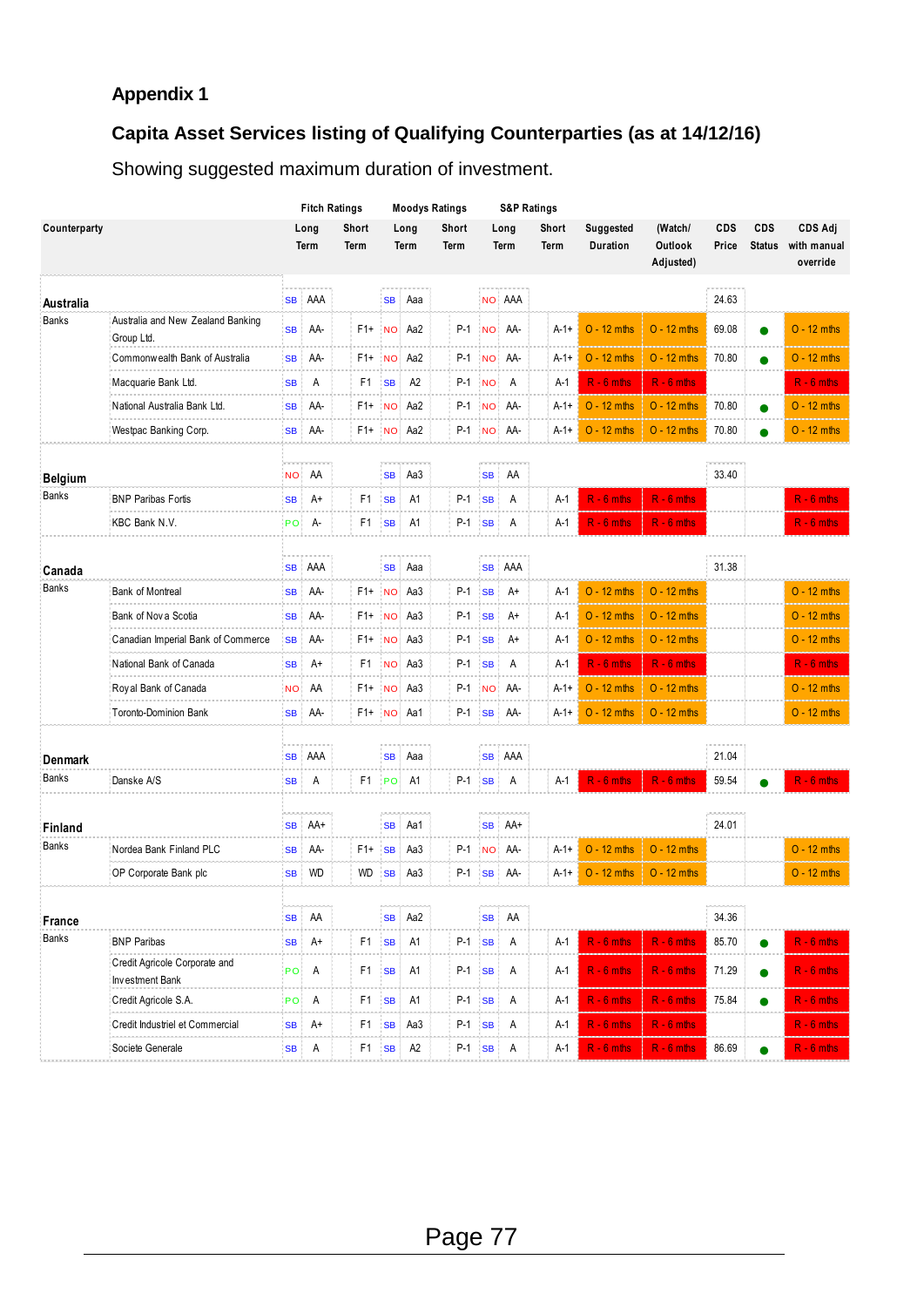| 20.06<br>AAA<br>AAA<br><b>SB</b><br><b>SB</b><br>Aaa<br><b>SB</b><br>Germany<br><b>Banks</b><br>$P-1$<br>$R - 6$ mths<br>$R - 6$ mths<br><b>BayernLB</b><br>А-<br>F1<br><b>NR</b><br>NR.<br><b>SB</b><br><b>SB</b><br>A1<br>Commerzbank AG<br>BBB+<br>F <sub>2</sub><br>A <sub>2</sub><br>$P-1$<br>BBB+<br>$A-2$<br>G - 100 days<br>G - 100 days<br>120.14<br><b>SB</b><br><b>SB</b><br><b>SB</b><br>$\bullet$<br>N<br>N<br>Deutsche Bank AG<br>А-<br>F1<br>A <sub>3</sub><br>$P-2$<br>BBB+<br>$A-2$<br>3 - 100 days<br>G - 100 days<br>195.15<br><b>SB</b><br>ΝO<br>●<br>W<br>W<br>DZ BANK AG Deutsche Zentral-<br>$O - 12$ mths<br>$O - 12$ mths<br>AA-<br>F1+<br>$P-1$<br>AA-<br><b>SB</b><br><b>SB</b><br>Aa1<br><b>SB</b><br>A-1+<br>Genossenschaftsbank<br>$R - 6$ mths<br>$R - 6$ mths<br>Landesbank Baden-Wuerttemberg<br>F <sub>1</sub><br>$P-1$<br>NR.<br><b>SB</b><br>А-<br><b>SB</b><br>Aa3<br>ΝR<br>Landesbank Berlin AG<br>$P-1$<br>$O - 12$ mths<br>PO<br>Аа3<br>$O - 12$ mths<br>Landesbank Hessen-Thueringen<br>$O - 12$ mths<br>$O - 12$ mths<br><b>SB</b><br>Aa3<br>$P-1$<br>A-1<br>58.00<br><b>SB</b><br>$F1+$<br><b>SB</b><br>Α<br>A+<br>e<br>Girozentrale<br>$P - 24$ mths<br>$P - 24$ mths<br>Landwirtschaftliche Rentenbank<br>$F1+$ SB<br>$P-1$<br><b>SB</b><br>AAA<br>$A-1+$<br><b>SB</b><br>AAA<br>Aaa<br>$P-2$<br><b>NR</b><br>G - 100 days<br>Norddeutsche Landesbank Girozentrale<br><b>SB</b><br>A-<br>F <sub>1</sub><br><b>NO</b><br>A <sub>3</sub><br>NR.<br>G - 100 days<br>NRW.BANK<br>AAA<br>$F1+$<br><b>SB</b><br>P-1<br><b>SB</b><br>AA-<br>$P - 24$ mths<br>$P - 24$ mths<br><b>SB</b><br>Aa1<br>A-1+<br>25.49<br>AAA<br>AAA<br><b>SB</b><br>Aaa<br><b>SB</b><br><b>SB</b><br><b>Netherlands</b><br><b>Banks</b><br>ABN AMRO Bank N.V.<br>$P-1$<br>$R - 6$ mths<br>$R - 6$ mths<br>F <sub>1</sub><br>A <sub>1</sub><br>A-1<br>A+<br><b>SB</b><br><b>SB</b><br>Α<br><b>SB</b><br>$P - 24$ mths<br>$P - 24$ mths<br>Bank Nederlandse Gemeenten N.V.<br><b>SB</b><br>AA+<br>F1+<br><b>SB</b><br>Aaa<br>$P-1$<br><b>SB</b><br>AAA<br>$A-1+$<br>$O - 12$ mths<br>Cooperatiev e Rabobank U.A.<br>$F1+$<br>Aa2<br>$P-1$<br>$O - 12$ mths<br>64.41<br><b>SB</b><br>AA-<br><b>NO</b><br><b>SB</b><br>A+<br>A-1<br>$\bullet$<br>ING Bank N.V.<br>F1<br><b>SB</b><br>$P-1$<br>$R - 6$ mths<br>$R - 6$ mths<br>64.45<br><b>SB</b><br>A+<br>A1<br><b>SB</b><br>Α<br>A-1<br>$P - 24$ mths<br>$P - 24$ mths<br>Nederlandse Waterschapsbank N.V.<br>$P-1$<br><b>SB</b><br>AAA<br><b>SB</b><br>Aaa<br>A-1+<br>N<br>88.20<br>Aa2<br>AA<br>AA<br><b>SB</b><br><b>SB</b><br>Qatar<br>W | $R - 6$ mths<br>$N/C - 0$ mths<br>$N/C - 0$ mths<br>$O - 12$ mths<br>$R - 6$ mths<br>$O - 12$ mths<br>$O - 12$ mths<br>$P - 24$ mths<br>G - 100 day s<br>$P - 24$ mths<br>$R - 6$ mths<br>$P - 24$ mths<br>$O - 12$ mths<br>$R - 6$ mths<br>$P - 24$ mths |
|-----------------------------------------------------------------------------------------------------------------------------------------------------------------------------------------------------------------------------------------------------------------------------------------------------------------------------------------------------------------------------------------------------------------------------------------------------------------------------------------------------------------------------------------------------------------------------------------------------------------------------------------------------------------------------------------------------------------------------------------------------------------------------------------------------------------------------------------------------------------------------------------------------------------------------------------------------------------------------------------------------------------------------------------------------------------------------------------------------------------------------------------------------------------------------------------------------------------------------------------------------------------------------------------------------------------------------------------------------------------------------------------------------------------------------------------------------------------------------------------------------------------------------------------------------------------------------------------------------------------------------------------------------------------------------------------------------------------------------------------------------------------------------------------------------------------------------------------------------------------------------------------------------------------------------------------------------------------------------------------------------------------------------------------------------------------------------------------------------------------------------------------------------------------------------------------------------------------------------------------------------------------------------------------------------------------------------------------------------------------------------------------------------------------------------------------------------------------------------------------------------------------------------------------------------------------------------------------------------------|-----------------------------------------------------------------------------------------------------------------------------------------------------------------------------------------------------------------------------------------------------------|
|                                                                                                                                                                                                                                                                                                                                                                                                                                                                                                                                                                                                                                                                                                                                                                                                                                                                                                                                                                                                                                                                                                                                                                                                                                                                                                                                                                                                                                                                                                                                                                                                                                                                                                                                                                                                                                                                                                                                                                                                                                                                                                                                                                                                                                                                                                                                                                                                                                                                                                                                                                                                           |                                                                                                                                                                                                                                                           |
|                                                                                                                                                                                                                                                                                                                                                                                                                                                                                                                                                                                                                                                                                                                                                                                                                                                                                                                                                                                                                                                                                                                                                                                                                                                                                                                                                                                                                                                                                                                                                                                                                                                                                                                                                                                                                                                                                                                                                                                                                                                                                                                                                                                                                                                                                                                                                                                                                                                                                                                                                                                                           |                                                                                                                                                                                                                                                           |
|                                                                                                                                                                                                                                                                                                                                                                                                                                                                                                                                                                                                                                                                                                                                                                                                                                                                                                                                                                                                                                                                                                                                                                                                                                                                                                                                                                                                                                                                                                                                                                                                                                                                                                                                                                                                                                                                                                                                                                                                                                                                                                                                                                                                                                                                                                                                                                                                                                                                                                                                                                                                           |                                                                                                                                                                                                                                                           |
|                                                                                                                                                                                                                                                                                                                                                                                                                                                                                                                                                                                                                                                                                                                                                                                                                                                                                                                                                                                                                                                                                                                                                                                                                                                                                                                                                                                                                                                                                                                                                                                                                                                                                                                                                                                                                                                                                                                                                                                                                                                                                                                                                                                                                                                                                                                                                                                                                                                                                                                                                                                                           |                                                                                                                                                                                                                                                           |
|                                                                                                                                                                                                                                                                                                                                                                                                                                                                                                                                                                                                                                                                                                                                                                                                                                                                                                                                                                                                                                                                                                                                                                                                                                                                                                                                                                                                                                                                                                                                                                                                                                                                                                                                                                                                                                                                                                                                                                                                                                                                                                                                                                                                                                                                                                                                                                                                                                                                                                                                                                                                           |                                                                                                                                                                                                                                                           |
|                                                                                                                                                                                                                                                                                                                                                                                                                                                                                                                                                                                                                                                                                                                                                                                                                                                                                                                                                                                                                                                                                                                                                                                                                                                                                                                                                                                                                                                                                                                                                                                                                                                                                                                                                                                                                                                                                                                                                                                                                                                                                                                                                                                                                                                                                                                                                                                                                                                                                                                                                                                                           |                                                                                                                                                                                                                                                           |
|                                                                                                                                                                                                                                                                                                                                                                                                                                                                                                                                                                                                                                                                                                                                                                                                                                                                                                                                                                                                                                                                                                                                                                                                                                                                                                                                                                                                                                                                                                                                                                                                                                                                                                                                                                                                                                                                                                                                                                                                                                                                                                                                                                                                                                                                                                                                                                                                                                                                                                                                                                                                           |                                                                                                                                                                                                                                                           |
|                                                                                                                                                                                                                                                                                                                                                                                                                                                                                                                                                                                                                                                                                                                                                                                                                                                                                                                                                                                                                                                                                                                                                                                                                                                                                                                                                                                                                                                                                                                                                                                                                                                                                                                                                                                                                                                                                                                                                                                                                                                                                                                                                                                                                                                                                                                                                                                                                                                                                                                                                                                                           |                                                                                                                                                                                                                                                           |
|                                                                                                                                                                                                                                                                                                                                                                                                                                                                                                                                                                                                                                                                                                                                                                                                                                                                                                                                                                                                                                                                                                                                                                                                                                                                                                                                                                                                                                                                                                                                                                                                                                                                                                                                                                                                                                                                                                                                                                                                                                                                                                                                                                                                                                                                                                                                                                                                                                                                                                                                                                                                           |                                                                                                                                                                                                                                                           |
|                                                                                                                                                                                                                                                                                                                                                                                                                                                                                                                                                                                                                                                                                                                                                                                                                                                                                                                                                                                                                                                                                                                                                                                                                                                                                                                                                                                                                                                                                                                                                                                                                                                                                                                                                                                                                                                                                                                                                                                                                                                                                                                                                                                                                                                                                                                                                                                                                                                                                                                                                                                                           |                                                                                                                                                                                                                                                           |
|                                                                                                                                                                                                                                                                                                                                                                                                                                                                                                                                                                                                                                                                                                                                                                                                                                                                                                                                                                                                                                                                                                                                                                                                                                                                                                                                                                                                                                                                                                                                                                                                                                                                                                                                                                                                                                                                                                                                                                                                                                                                                                                                                                                                                                                                                                                                                                                                                                                                                                                                                                                                           |                                                                                                                                                                                                                                                           |
|                                                                                                                                                                                                                                                                                                                                                                                                                                                                                                                                                                                                                                                                                                                                                                                                                                                                                                                                                                                                                                                                                                                                                                                                                                                                                                                                                                                                                                                                                                                                                                                                                                                                                                                                                                                                                                                                                                                                                                                                                                                                                                                                                                                                                                                                                                                                                                                                                                                                                                                                                                                                           |                                                                                                                                                                                                                                                           |
|                                                                                                                                                                                                                                                                                                                                                                                                                                                                                                                                                                                                                                                                                                                                                                                                                                                                                                                                                                                                                                                                                                                                                                                                                                                                                                                                                                                                                                                                                                                                                                                                                                                                                                                                                                                                                                                                                                                                                                                                                                                                                                                                                                                                                                                                                                                                                                                                                                                                                                                                                                                                           |                                                                                                                                                                                                                                                           |
|                                                                                                                                                                                                                                                                                                                                                                                                                                                                                                                                                                                                                                                                                                                                                                                                                                                                                                                                                                                                                                                                                                                                                                                                                                                                                                                                                                                                                                                                                                                                                                                                                                                                                                                                                                                                                                                                                                                                                                                                                                                                                                                                                                                                                                                                                                                                                                                                                                                                                                                                                                                                           |                                                                                                                                                                                                                                                           |
|                                                                                                                                                                                                                                                                                                                                                                                                                                                                                                                                                                                                                                                                                                                                                                                                                                                                                                                                                                                                                                                                                                                                                                                                                                                                                                                                                                                                                                                                                                                                                                                                                                                                                                                                                                                                                                                                                                                                                                                                                                                                                                                                                                                                                                                                                                                                                                                                                                                                                                                                                                                                           |                                                                                                                                                                                                                                                           |
|                                                                                                                                                                                                                                                                                                                                                                                                                                                                                                                                                                                                                                                                                                                                                                                                                                                                                                                                                                                                                                                                                                                                                                                                                                                                                                                                                                                                                                                                                                                                                                                                                                                                                                                                                                                                                                                                                                                                                                                                                                                                                                                                                                                                                                                                                                                                                                                                                                                                                                                                                                                                           |                                                                                                                                                                                                                                                           |
|                                                                                                                                                                                                                                                                                                                                                                                                                                                                                                                                                                                                                                                                                                                                                                                                                                                                                                                                                                                                                                                                                                                                                                                                                                                                                                                                                                                                                                                                                                                                                                                                                                                                                                                                                                                                                                                                                                                                                                                                                                                                                                                                                                                                                                                                                                                                                                                                                                                                                                                                                                                                           |                                                                                                                                                                                                                                                           |
|                                                                                                                                                                                                                                                                                                                                                                                                                                                                                                                                                                                                                                                                                                                                                                                                                                                                                                                                                                                                                                                                                                                                                                                                                                                                                                                                                                                                                                                                                                                                                                                                                                                                                                                                                                                                                                                                                                                                                                                                                                                                                                                                                                                                                                                                                                                                                                                                                                                                                                                                                                                                           |                                                                                                                                                                                                                                                           |
|                                                                                                                                                                                                                                                                                                                                                                                                                                                                                                                                                                                                                                                                                                                                                                                                                                                                                                                                                                                                                                                                                                                                                                                                                                                                                                                                                                                                                                                                                                                                                                                                                                                                                                                                                                                                                                                                                                                                                                                                                                                                                                                                                                                                                                                                                                                                                                                                                                                                                                                                                                                                           |                                                                                                                                                                                                                                                           |
| Banks<br>$O - 12$ mths<br>$O - 12$ mths<br>Qatar National Bank<br>AA-<br>$F1+ NO $<br>АаЗ<br>$P-1$<br><b>SB</b><br>A+<br>$A-1$<br><b>SB</b>                                                                                                                                                                                                                                                                                                                                                                                                                                                                                                                                                                                                                                                                                                                                                                                                                                                                                                                                                                                                                                                                                                                                                                                                                                                                                                                                                                                                                                                                                                                                                                                                                                                                                                                                                                                                                                                                                                                                                                                                                                                                                                                                                                                                                                                                                                                                                                                                                                                               | $O - 12$ mths                                                                                                                                                                                                                                             |
|                                                                                                                                                                                                                                                                                                                                                                                                                                                                                                                                                                                                                                                                                                                                                                                                                                                                                                                                                                                                                                                                                                                                                                                                                                                                                                                                                                                                                                                                                                                                                                                                                                                                                                                                                                                                                                                                                                                                                                                                                                                                                                                                                                                                                                                                                                                                                                                                                                                                                                                                                                                                           |                                                                                                                                                                                                                                                           |
| AAA<br>AAA<br><b>SB</b><br>Aaa<br><b>SB</b><br><b>SB</b><br>Singapore                                                                                                                                                                                                                                                                                                                                                                                                                                                                                                                                                                                                                                                                                                                                                                                                                                                                                                                                                                                                                                                                                                                                                                                                                                                                                                                                                                                                                                                                                                                                                                                                                                                                                                                                                                                                                                                                                                                                                                                                                                                                                                                                                                                                                                                                                                                                                                                                                                                                                                                                     |                                                                                                                                                                                                                                                           |
| <b>Banks</b><br>$O - 12$ mths<br>$O - 12$ mths<br>DBS Bank Ltd.<br>$F1+$<br><b>SB</b><br>Aa1<br>$P-1$<br>AA-<br>$A-1+$<br><b>SB</b><br>AA-<br><b>SB</b>                                                                                                                                                                                                                                                                                                                                                                                                                                                                                                                                                                                                                                                                                                                                                                                                                                                                                                                                                                                                                                                                                                                                                                                                                                                                                                                                                                                                                                                                                                                                                                                                                                                                                                                                                                                                                                                                                                                                                                                                                                                                                                                                                                                                                                                                                                                                                                                                                                                   | $O - 12$ mths                                                                                                                                                                                                                                             |
| $O - 12$ mths<br>$O - 12$ mths<br>Oversea-Chinese Banking Corp. Ltd.<br>$F1+$<br><b>SB</b><br>Aa1<br>$P-1$<br><b>SB</b><br><b>SB</b><br>AA-<br>AA-<br>A-1+                                                                                                                                                                                                                                                                                                                                                                                                                                                                                                                                                                                                                                                                                                                                                                                                                                                                                                                                                                                                                                                                                                                                                                                                                                                                                                                                                                                                                                                                                                                                                                                                                                                                                                                                                                                                                                                                                                                                                                                                                                                                                                                                                                                                                                                                                                                                                                                                                                                | $O - 12$ mths                                                                                                                                                                                                                                             |
| United Overseas Bank Ltd.<br><b>SB</b><br>Aa1<br>$P-1$<br><b>SB</b><br>AA-<br>$O - 12$ mths<br>$O - 12$ mths<br><b>SB</b><br>AA-<br>$F1+$<br>A-1+                                                                                                                                                                                                                                                                                                                                                                                                                                                                                                                                                                                                                                                                                                                                                                                                                                                                                                                                                                                                                                                                                                                                                                                                                                                                                                                                                                                                                                                                                                                                                                                                                                                                                                                                                                                                                                                                                                                                                                                                                                                                                                                                                                                                                                                                                                                                                                                                                                                         | $O - 12$ mths                                                                                                                                                                                                                                             |
| 21.54<br>AAA<br>AAA<br><b>SB</b><br><b>SB</b><br>Aaa<br><b>SB</b><br>Sweden                                                                                                                                                                                                                                                                                                                                                                                                                                                                                                                                                                                                                                                                                                                                                                                                                                                                                                                                                                                                                                                                                                                                                                                                                                                                                                                                                                                                                                                                                                                                                                                                                                                                                                                                                                                                                                                                                                                                                                                                                                                                                                                                                                                                                                                                                                                                                                                                                                                                                                                               |                                                                                                                                                                                                                                                           |
| <b>Banks</b><br>$O - 12$ mths<br>Nordea Bank AB<br>$O - 12$ mths<br><b>SB</b><br>AA-<br>$F1+$ SB<br>Aa3<br>P-1<br>NO AA-<br>A-1+                                                                                                                                                                                                                                                                                                                                                                                                                                                                                                                                                                                                                                                                                                                                                                                                                                                                                                                                                                                                                                                                                                                                                                                                                                                                                                                                                                                                                                                                                                                                                                                                                                                                                                                                                                                                                                                                                                                                                                                                                                                                                                                                                                                                                                                                                                                                                                                                                                                                          | $O - 12$ mths                                                                                                                                                                                                                                             |
| $O - 12$ mths<br>$O - 12$ mths<br>Skandinaviska Enskilda Banken AB<br>AA-<br>Aa3<br>$P-1$<br><b>SB</b><br>F1+<br><b>SB</b><br><b>SB</b><br>A+<br>A-1                                                                                                                                                                                                                                                                                                                                                                                                                                                                                                                                                                                                                                                                                                                                                                                                                                                                                                                                                                                                                                                                                                                                                                                                                                                                                                                                                                                                                                                                                                                                                                                                                                                                                                                                                                                                                                                                                                                                                                                                                                                                                                                                                                                                                                                                                                                                                                                                                                                      | $O - 12$ mths                                                                                                                                                                                                                                             |
| $O - 12$ mths<br>$O - 12$ mths<br>Svenska Handelsbanken AB<br>F1+<br>Aa2<br>$P-1$<br>AA-<br>AA<br><b>SB</b><br><b>NO</b><br>A-1+<br><b>SB</b>                                                                                                                                                                                                                                                                                                                                                                                                                                                                                                                                                                                                                                                                                                                                                                                                                                                                                                                                                                                                                                                                                                                                                                                                                                                                                                                                                                                                                                                                                                                                                                                                                                                                                                                                                                                                                                                                                                                                                                                                                                                                                                                                                                                                                                                                                                                                                                                                                                                             | $O - 12$ mths                                                                                                                                                                                                                                             |
| P-1<br>$O - 12$ mths<br>$O - 12$ mths<br>Swedbank AB<br>AA-<br>F1+<br><b>SB</b><br>Aa3<br>AA-<br><b>SB</b><br><b>NO</b><br>A-1+                                                                                                                                                                                                                                                                                                                                                                                                                                                                                                                                                                                                                                                                                                                                                                                                                                                                                                                                                                                                                                                                                                                                                                                                                                                                                                                                                                                                                                                                                                                                                                                                                                                                                                                                                                                                                                                                                                                                                                                                                                                                                                                                                                                                                                                                                                                                                                                                                                                                           | $O - 12$ mths                                                                                                                                                                                                                                             |
|                                                                                                                                                                                                                                                                                                                                                                                                                                                                                                                                                                                                                                                                                                                                                                                                                                                                                                                                                                                                                                                                                                                                                                                                                                                                                                                                                                                                                                                                                                                                                                                                                                                                                                                                                                                                                                                                                                                                                                                                                                                                                                                                                                                                                                                                                                                                                                                                                                                                                                                                                                                                           |                                                                                                                                                                                                                                                           |
| 19.00<br>AAA<br>AAA<br><b>SB</b><br><b>SB</b><br>Aaa<br><b>SB</b><br><b>Switzerland</b>                                                                                                                                                                                                                                                                                                                                                                                                                                                                                                                                                                                                                                                                                                                                                                                                                                                                                                                                                                                                                                                                                                                                                                                                                                                                                                                                                                                                                                                                                                                                                                                                                                                                                                                                                                                                                                                                                                                                                                                                                                                                                                                                                                                                                                                                                                                                                                                                                                                                                                                   |                                                                                                                                                                                                                                                           |
| Banks<br>$R - 6$ mths<br>Credit Suisse AG<br>$R - 6$ mths<br>Α<br>F1<br><b>SB</b><br>A1<br>P-1<br>A-1<br>127.76<br><b>SB</b><br><b>SB</b><br>Α                                                                                                                                                                                                                                                                                                                                                                                                                                                                                                                                                                                                                                                                                                                                                                                                                                                                                                                                                                                                                                                                                                                                                                                                                                                                                                                                                                                                                                                                                                                                                                                                                                                                                                                                                                                                                                                                                                                                                                                                                                                                                                                                                                                                                                                                                                                                                                                                                                                            | G - 100 day s                                                                                                                                                                                                                                             |
| <b>UBS AG</b><br>$O - 12$ mths<br>F1<br>P-1<br>$O - 12$ mths<br>60.71<br><b>SB</b><br><b>SB</b><br>Aa3<br><b>SB</b><br>A-1<br>A+<br>A+                                                                                                                                                                                                                                                                                                                                                                                                                                                                                                                                                                                                                                                                                                                                                                                                                                                                                                                                                                                                                                                                                                                                                                                                                                                                                                                                                                                                                                                                                                                                                                                                                                                                                                                                                                                                                                                                                                                                                                                                                                                                                                                                                                                                                                                                                                                                                                                                                                                                    | $O - 12$ mths                                                                                                                                                                                                                                             |
|                                                                                                                                                                                                                                                                                                                                                                                                                                                                                                                                                                                                                                                                                                                                                                                                                                                                                                                                                                                                                                                                                                                                                                                                                                                                                                                                                                                                                                                                                                                                                                                                                                                                                                                                                                                                                                                                                                                                                                                                                                                                                                                                                                                                                                                                                                                                                                                                                                                                                                                                                                                                           |                                                                                                                                                                                                                                                           |
| 67.97<br>NO Aa2<br><b>SB</b><br>AA<br><b>SB</b><br>AA<br><b>United Arab Emirates</b><br>N<br>N<br>Banks<br>$P-1$                                                                                                                                                                                                                                                                                                                                                                                                                                                                                                                                                                                                                                                                                                                                                                                                                                                                                                                                                                                                                                                                                                                                                                                                                                                                                                                                                                                                                                                                                                                                                                                                                                                                                                                                                                                                                                                                                                                                                                                                                                                                                                                                                                                                                                                                                                                                                                                                                                                                                          |                                                                                                                                                                                                                                                           |
| $O - 12$ mths<br>$O - 12$ mths<br>National Bank of Abu Dhabi<br>$F1+NO$ Aa3<br>AA-<br>$A-1+$<br><b>SB</b><br>AA-<br>W<br>W                                                                                                                                                                                                                                                                                                                                                                                                                                                                                                                                                                                                                                                                                                                                                                                                                                                                                                                                                                                                                                                                                                                                                                                                                                                                                                                                                                                                                                                                                                                                                                                                                                                                                                                                                                                                                                                                                                                                                                                                                                                                                                                                                                                                                                                                                                                                                                                                                                                                                | $O - 12$ mths                                                                                                                                                                                                                                             |
| 21.89<br>AAA<br>AA+<br>Aaa<br><b>SB</b><br><b>SB</b><br><b>SB</b><br><b>United States</b>                                                                                                                                                                                                                                                                                                                                                                                                                                                                                                                                                                                                                                                                                                                                                                                                                                                                                                                                                                                                                                                                                                                                                                                                                                                                                                                                                                                                                                                                                                                                                                                                                                                                                                                                                                                                                                                                                                                                                                                                                                                                                                                                                                                                                                                                                                                                                                                                                                                                                                                 |                                                                                                                                                                                                                                                           |
| P<br>Banks<br>$R - 6$ mths<br>$R - 6$ mths<br>Bank of America N.A.<br>F1<br>P-1<br>$A-1$<br><b>SB</b><br>A+<br><b>SB</b><br>A1<br>Α<br>W                                                                                                                                                                                                                                                                                                                                                                                                                                                                                                                                                                                                                                                                                                                                                                                                                                                                                                                                                                                                                                                                                                                                                                                                                                                                                                                                                                                                                                                                                                                                                                                                                                                                                                                                                                                                                                                                                                                                                                                                                                                                                                                                                                                                                                                                                                                                                                                                                                                                  | $R - 6$ mths                                                                                                                                                                                                                                              |
| $P - 24$ mths<br>$P - 24$ mths<br>$F1+$<br>$P-1$<br><b>SB</b><br>Bank of New York Mellon, The<br><b>SB</b><br>AA<br>:SB<br>Aa1<br>AA-<br>A-1+                                                                                                                                                                                                                                                                                                                                                                                                                                                                                                                                                                                                                                                                                                                                                                                                                                                                                                                                                                                                                                                                                                                                                                                                                                                                                                                                                                                                                                                                                                                                                                                                                                                                                                                                                                                                                                                                                                                                                                                                                                                                                                                                                                                                                                                                                                                                                                                                                                                             | $P - 24$ mths                                                                                                                                                                                                                                             |
| P<br>Citibank N.A.<br>A1<br>$P-1$<br>Α<br>$A-1$<br>$R - 6$ mths<br>$R - 6$ mths<br>77.83<br><b>SB</b><br>A+<br>F1<br><b>SB</b><br>W                                                                                                                                                                                                                                                                                                                                                                                                                                                                                                                                                                                                                                                                                                                                                                                                                                                                                                                                                                                                                                                                                                                                                                                                                                                                                                                                                                                                                                                                                                                                                                                                                                                                                                                                                                                                                                                                                                                                                                                                                                                                                                                                                                                                                                                                                                                                                                                                                                                                       | $R - 6$ mths                                                                                                                                                                                                                                              |
| $O - 12$ mths<br>$O - 12$ mths<br>JPMorgan Chase Bank N.A.<br>Aa2<br>$P-1$<br><b>SB</b><br><b>SB</b><br>AA-<br>F1+<br><b>SB</b><br>A-1<br>A+                                                                                                                                                                                                                                                                                                                                                                                                                                                                                                                                                                                                                                                                                                                                                                                                                                                                                                                                                                                                                                                                                                                                                                                                                                                                                                                                                                                                                                                                                                                                                                                                                                                                                                                                                                                                                                                                                                                                                                                                                                                                                                                                                                                                                                                                                                                                                                                                                                                              | $O - 12$ mths                                                                                                                                                                                                                                             |
| $P - 24$ mths<br>$O - 12$ mths<br>Wells Fargo Bank, NA<br>$F1+$ SB Aa1<br>53.84<br>P-1 NO AA-<br>$A-1+$<br><b>NO</b><br>AA                                                                                                                                                                                                                                                                                                                                                                                                                                                                                                                                                                                                                                                                                                                                                                                                                                                                                                                                                                                                                                                                                                                                                                                                                                                                                                                                                                                                                                                                                                                                                                                                                                                                                                                                                                                                                                                                                                                                                                                                                                                                                                                                                                                                                                                                                                                                                                                                                                                                                | $O - 12$ mths                                                                                                                                                                                                                                             |

21

# Page 78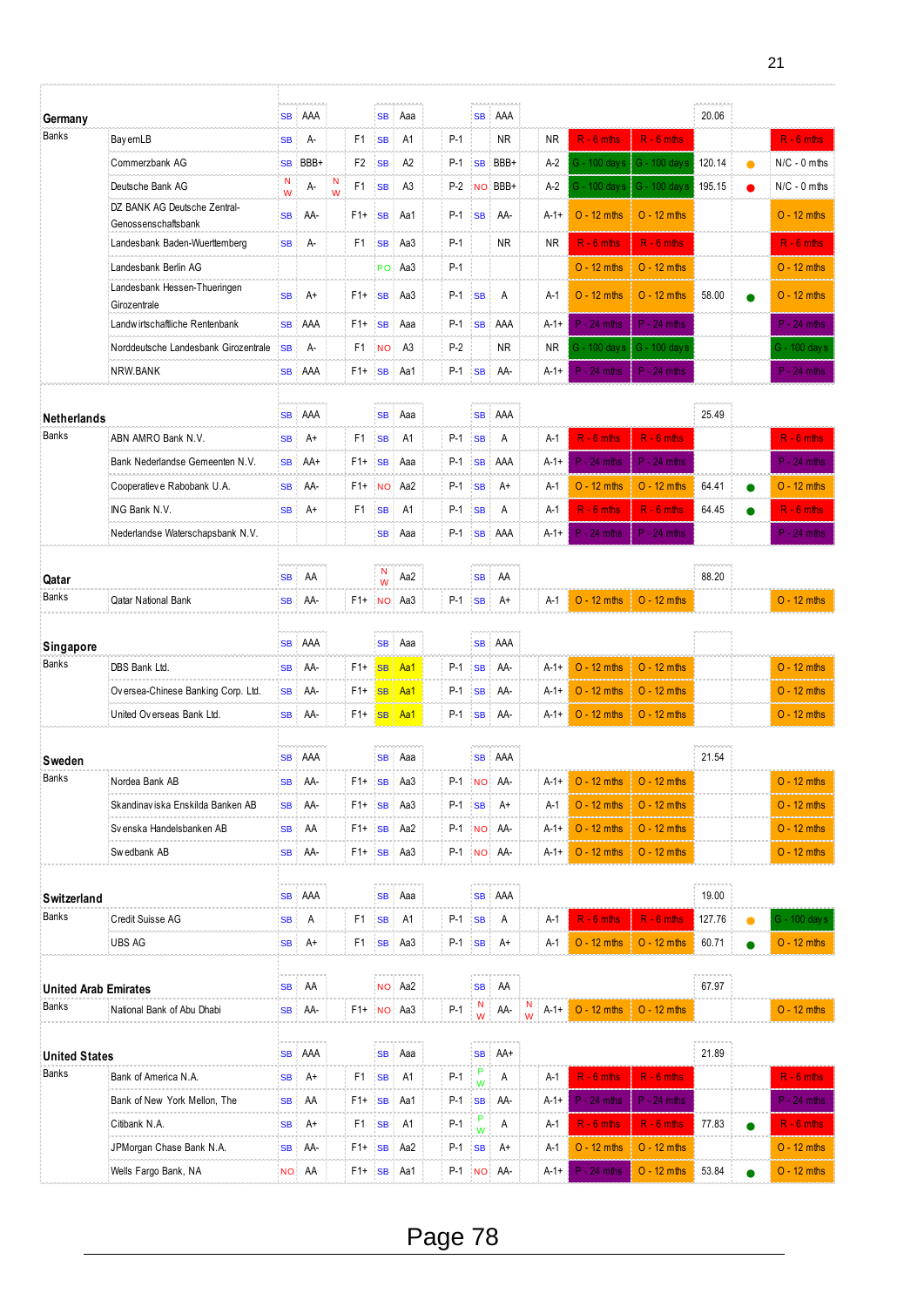|                          |                                                   |                 |             |                |                 |                |           |           |         |        |                    |                    |        | 22        |                |
|--------------------------|---------------------------------------------------|-----------------|-------------|----------------|-----------------|----------------|-----------|-----------|---------|--------|--------------------|--------------------|--------|-----------|----------------|
| <b>United Kingdom</b>    |                                                   |                 | NO AA       |                |                 | NO Aa1         |           | NO.       | AA      |        |                    |                    | 29.95  |           |                |
| AAA rated and            | Collateralised LA Deposit*                        |                 |             |                |                 |                |           |           |         |        | $Y - 60$ mths      | $Y - 60$ mths      |        |           | Not Applicable |
| Gov ernment<br>backed    | Debt Management Office                            |                 |             |                |                 |                |           |           |         |        | $Y - 60$ mths      | $Y - 60$ mths      |        |           | Not Applicable |
| securities               | Multilateral Dev elopment Banks                   |                 |             |                |                 |                |           |           |         |        | $Y - 60$ mths      | $Y - 60$ mths      |        |           | Not Applicable |
|                          | Supranationals                                    |                 |             |                |                 |                |           |           |         |        | $Y - 60$ mths      | $Y - 60$ mths      |        |           | Not Applicable |
|                          | <b>UK Gilts</b>                                   |                 |             |                |                 |                |           |           |         |        | $Y - 60$ mths      | $Y - 60$ mths      |        |           | Not Applicable |
| Banks                    | Abbey National Treasury Services PLC PO           |                 | Α           |                | F1 NO           | Aa3            | $P-1$     |           |         |        | $R - 6$ mths       | $R - 6$ mths       |        |           | $R - 6$ mths   |
|                          | Bank of Scotland PLC                              | SB              | A+          | F <sub>1</sub> | <b>SB</b>       | A1             | $P-1$     | <b>NO</b> | A       | $A-1$  | $R - 6$ mths       | $R - 6$ mths       | 68.35  | $\bullet$ | $R - 6$ mths   |
|                          | Barclays Bank PLC                                 | <b>SB</b>       | Α           | F <sub>1</sub> | <b>NO</b>       | A1             | $P-1$     | <b>NO</b> | A-      | $A-2$  | $R - 6$ mths       | $R - 6$ mths       | 81.62  |           | $R - 6$ mths   |
|                          | Close Brothers Ltd                                | <b>SB</b>       | Α           | F1             | <b>SB</b>       | Aa3            | $P-1$     |           |         |        | $R - 6$ mths       | $R - 6$ mths       |        |           | $R - 6$ mths   |
|                          | Cly desdale Bank PLC                              | <b>SB</b>       | BBB+        | F2             | <b>SB</b>       | Baa2           | $P-2$     |           | NO BBB+ | A-2    | $N/C - 0$ mths     | $N/C - 0$ mths     |        |           | $N/C - 0$ mths |
|                          | Co-operative Bank PLC (The)                       | <b>SB</b>       | В           | B              | PO              | Caa2           | <b>NP</b> |           |         |        | $N/C - 0$ mths     | $N/C - 0$ mths     |        |           | $N/C - 0$ mths |
|                          | Goldman Sachs International Bank                  | <b>SB</b>       | Α           | F1             | <b>SB</b>       | A1             | $P-1$     | P<br>W    | Α       | A-1    | $R - 6$ mths       | $R - 6$ mths       | 89.91  | $\bullet$ | $R - 6$ mths   |
|                          | <b>HSBC Bank PLC</b>                              | <b>SB</b>       | AA-         | $F1+$          | <b>NO</b>       | Aa2            | $P-1$     | <b>NO</b> | AA-     | $A-1+$ | $O - 12$ mths      | $O - 12$ mths      | 68.91  |           | $O - 12$ mths  |
|                          | Lloy ds Bank Plc                                  | <b>SB</b>       | A+          | F1             | <b>SB</b>       | A1             | $P-1$     | <b>NO</b> | A       | $A-1$  | $R - 6$ mths       | $R - 6$ mths       | 68.91  |           | $R - 6$ mths   |
|                          | Santander UK PLC                                  | PO <sub>1</sub> | Α           | F1             | <b>NO</b>       | Aa3            | $P-1$     | <b>NO</b> | A       | A-1    | $R - 6$ mths       | $R - 6$ mths       |        |           | $R - 6$ mths   |
|                          | <b>Standard Chartered Bank</b>                    | <b>SB</b>       | A+          | F1             | <b>NO</b>       | Aa3            | $P-1$     | <b>SB</b> | A       | A-1    | $R - 6$ mths       | $R - 6$ mths       | 115.23 | $\bullet$ | G - 100 days   |
|                          | Sumitomo Mitsui Banking Corporation<br>Europe Ltd | <b>NO</b>       | Α           | F1             | <b>SB</b>       | A1             | $P-1$     | PO        | A       | A-1    | $R - 6$ mths       | $R - 6$ mths       | 55.77  | $\bullet$ | $R - 6$ mths   |
|                          | UBS Ltd.                                          | <b>SB</b>       | A+          | F1             | <b>SB</b>       | A1             | P-1       | <b>SB</b> | A+      | A-1    | $R - 6$ mths       | $R - 6$ mths       | 60.71  | $\bullet$ | $R - 6$ mths   |
|                          | Ulster Bank Ltd                                   | <b>SB</b>       | BBB+        | F2             | PO              | A3             | $P-2$     | <b>SB</b> | BBB     | A-2    | $N/C - 0$ mths     | $N/C - 0$ mths     |        |           | $N/C - 0$ mths |
| <b>Building</b>          | Coventry Building Society                         | <b>SB</b>       | Α           | F1.            | : NO            | A2             | $P-1$     |           |         |        | $R - 6$ mths       | $R - 6$ mths       |        |           | $R - 6$ mths   |
| Society                  | <b>Leeds Building Society</b>                     | <b>SB</b>       | А-          | F1             | <b>NO</b>       | A2             | $P-1$     |           |         |        | $R - 6$ mths       | $R - 6$ mths       |        |           | $R - 6$ mths   |
|                          | Nationwide Building Society                       | PO:             | Α           | F1             | <b>NO</b>       | Aa3            | $P-1$     | <b>NO</b> | A       | A-1    | $R - 6$ mths       | $R - 6$ mths       |        |           | $R - 6$ mths   |
|                          | Nottingham Building Society                       |                 |             |                | <b>NO</b>       | Baa1           | $P-2$     |           |         |        | $N/C - 0$ mths     | $N/C - 0$ mths     |        |           | $N/C - 0$ mths |
|                          | Principality Building Society                     | <b>SB</b>       | BBB+        | F2             | <b>SB</b>       | Baa3           | $P-3$     |           |         |        | $N/C - 0$ mths     | $N/C - 0$ mths     |        |           | $N/C - 0$ mths |
|                          | <b>Skipton Building Society</b>                   | <b>SB</b>       | А-          | F1.            |                 | PO Baa2        | $P-2$     |           |         |        | $N/C - 0$ mths     | G - 100 days       |        |           | G - 100 days   |
|                          | West Bromw ich Building Society                   |                 |             |                | <b>SB</b>       | B <sub>1</sub> | NP        |           |         |        | $N/C - 0$ mths     | $N/C - 0$ mths     |        |           | $N/C - 0$ mths |
|                          | Yorkshire Building Society                        | <b>SB</b>       | A-          | F1             | <b>SB</b>       | A3             | $P-2$     |           |         |        | G - 100 days       | G - 100 days       |        |           | G - 100 days   |
| Nationalised             | National Westminster Bank PLC                     | SB              | BBB+        | F2             | PO              | A <sub>3</sub> | P-2       |           | SB BBB+ | A-2    | <b>B</b> - 12 mths | <b>B</b> - 12 mths |        |           | Not Applicable |
| and Part<br>Nationalised | Roy al Bank of Scotland Group Plc                 | SB              | BBB+        | F <sub>2</sub> | PO <sub>1</sub> | Ba1            | NP        | <b>SB</b> | BBB-    | A-3    | <b>B</b> - 12 mths | <b>B</b> - 12 mths |        |           | Not Applicable |
| Banks                    | The Roy al Bank of Scotland Plc                   |                 | $SB$ $BBB+$ |                | F2 PO           | A <sub>3</sub> | P-2       |           | SB BBB+ | A-2    | $B - 12$ mths      | $B - 12$ mths      | 116.26 |           | Not Applicable |

KEY: For current investment list see appendix 4

#### Includes Foreign banks in OECD countries

Maximum non-UK investment to be 20% of total investments at time of investment **Column C in the table above will be used for all investments.**

| Υ         | Yellow      | 60 months                                                                      |
|-----------|-------------|--------------------------------------------------------------------------------|
| <b>DP</b> | Dark pink   | 5 years for Enhanced money market funds (EMMFs) with a credit<br>score of 1.25 |
| LP        | Light pink  | 5 years for Enhanced money market funds (EMMFs) with a credit<br>score of 1.5  |
| P         | Purple      | 24 months                                                                      |
| B         | <b>Blue</b> | 12 months Nationalised and part nationalised UK banks                          |
| ∩         | Orange      | 12 months                                                                      |
| R         | Red         | 6 months                                                                       |
| G         | Green       | 100 days                                                                       |
| <b>NC</b> | No colour   | Not to be used<br>–<br>--                                                      |

Page 79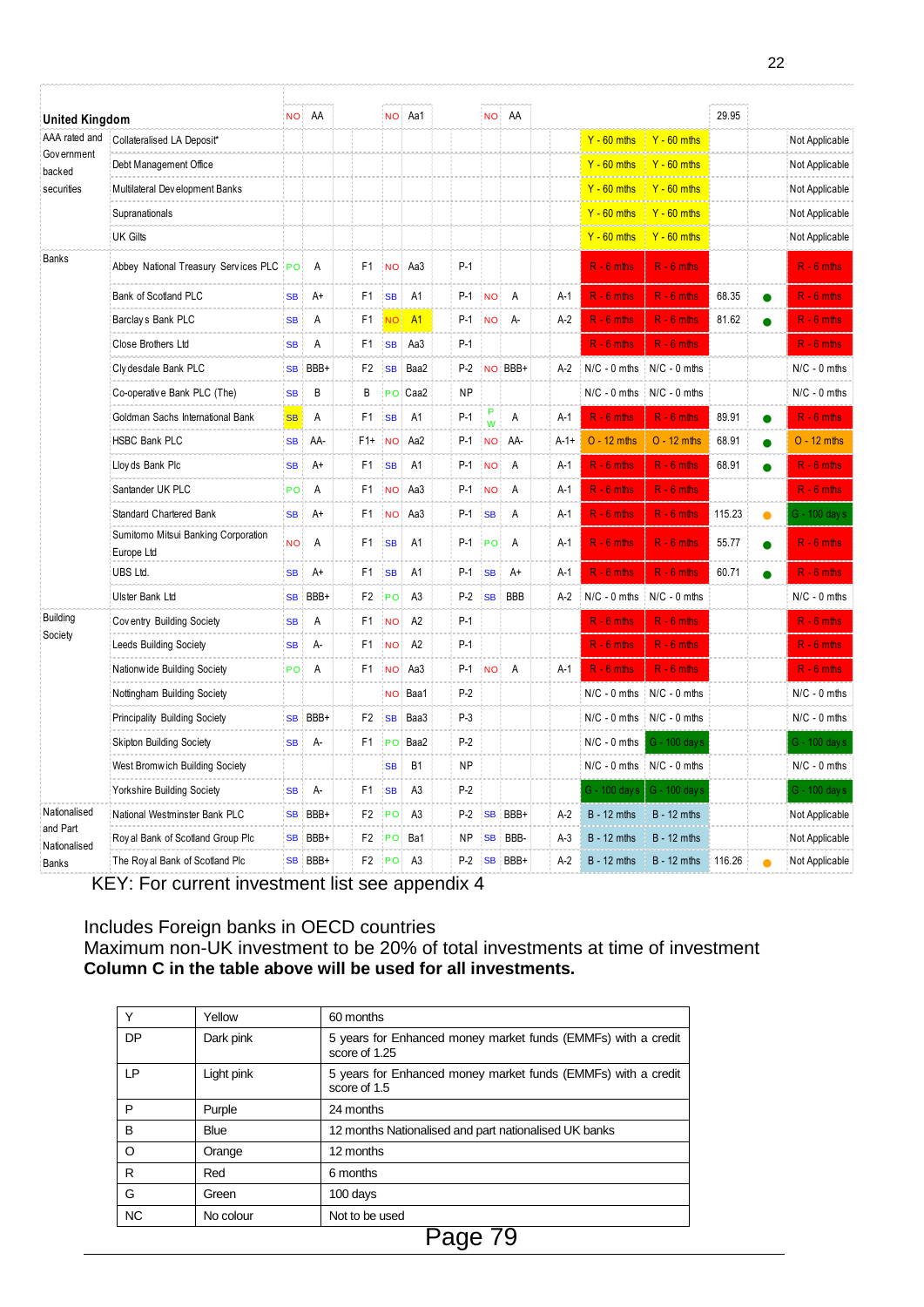#### **Appendix 2**

#### **List of OECD Members**

| Country                | Date              |                   |
|------------------------|-------------------|-------------------|
| <b>AUSTRALIA</b>       | 7 June 1971       |                   |
| <b>AUSTRIA</b>         | 29 September 1961 |                   |
| <b>BELGIUM</b>         | 13 September 1961 |                   |
| <b>CANADA</b>          | 10 April 1961     |                   |
| <b>CHILE</b>           | 7 May 2010        |                   |
| <b>CZECH REPUBLIC</b>  | 21 December 1995  |                   |
| <b>DENMARK</b>         | 30 May 1961       |                   |
| <b>ESTONIA</b>         | 9 December 2010   |                   |
| <b>FINLAND</b>         | 28 January 1969   |                   |
| <b>FRANCE</b>          | 7 August 1961     |                   |
| <b>GERMANY</b>         | 27 September 1961 |                   |
| <b>GREECE</b>          | 27 September 1961 |                   |
| <b>HUNGARY</b>         | 7 May 1996        |                   |
| <b>ICELAND</b>         | 5 June 1961       |                   |
| <b>IRELAND</b>         | 17 August 1961    |                   |
| <b>ISRAEL</b>          | 7 September 2010  |                   |
| <b>ITALY</b>           | 29 March 1962     |                   |
| <b>JAPAN</b>           | 28 April 1964     |                   |
| <b>KOREA</b>           | 12 December 1996  |                   |
| LATVIA                 | 1 July 2016       | $\overline{\ast}$ |
| <b>LUXEMBOURG</b>      | 7 December 1961   |                   |
| <b>MEXICO</b>          | 18 May 1994       |                   |
| <b>NETHERLANDS</b>     | 13 November 1961  |                   |
| <b>NEW ZEALAND</b>     | 29 May 1973       |                   |
| <b>NORWAY</b>          | 4 July 1961       |                   |
| <b>POLAND</b>          | 22 November 1996  |                   |
| <b>PORTUGAL</b>        | 4 August 1961     |                   |
| <b>SLOVAK REPUBLIC</b> | 14 December 2000  |                   |
| <b>SLOVENIA</b>        | 21 July 2010      |                   |
| <b>SPAIN</b>           | 3 August 1961     |                   |
| <b>SWEDEN</b>          | 28 September 1961 |                   |
| <b>SWITZERLAND</b>     | 28 September 1961 |                   |
| <b>TURKEY</b>          | 2 August 1961     |                   |
| <b>UNITED KINGDOM</b>  | 2 May 1961        |                   |
| <b>UNITED STATES</b>   | 12 April 1961     |                   |

• New member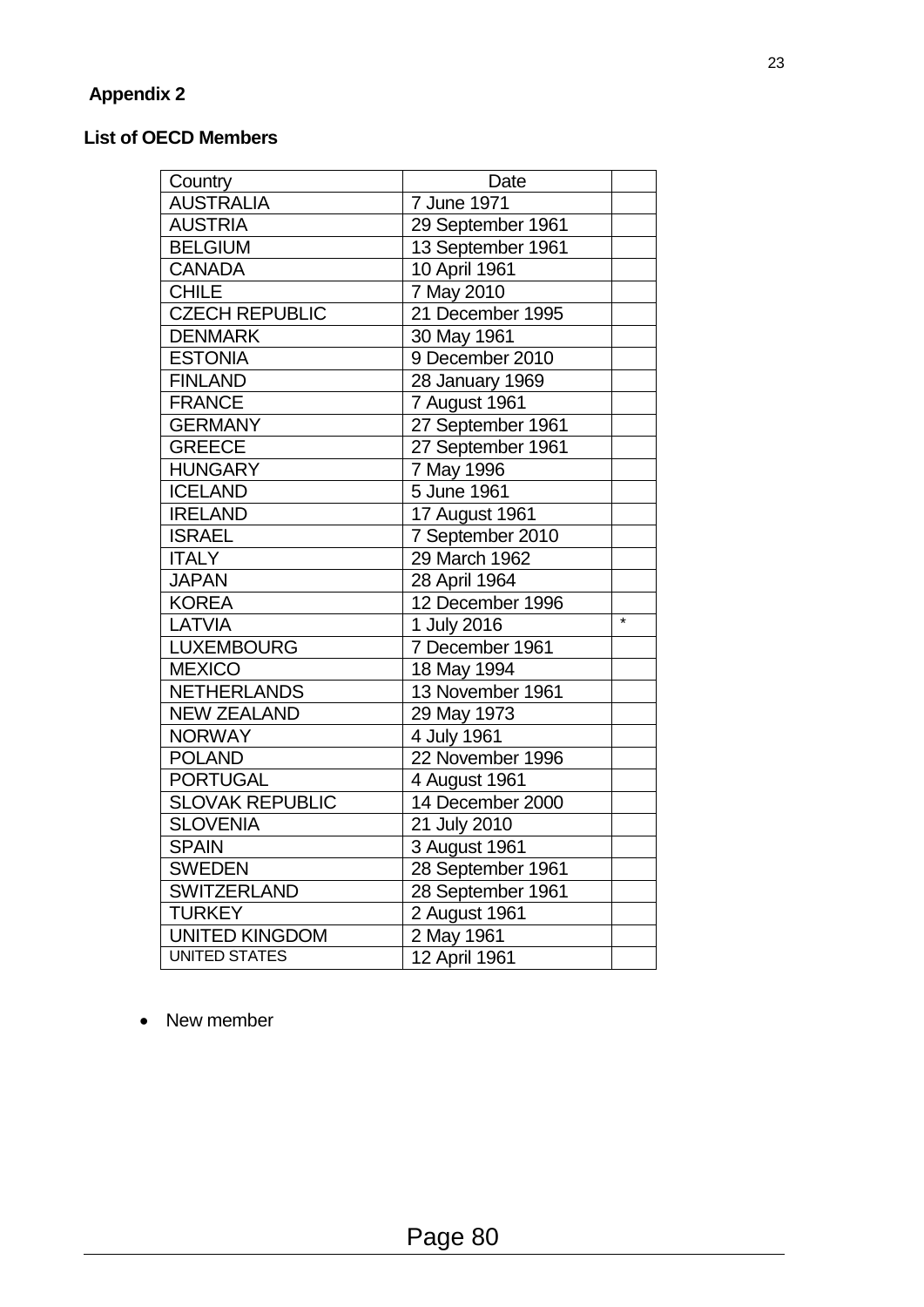#### **Appendix 3**

#### **Treasury Management Criteria Summary**

**SPECIFIED INVESTMENTS:** All such investments will be sterling denominated, with maturities up to the suggested duration as calculated by Capita Asset Services from time to time.

**NON-SPECIFIED INVESTMENTS**: These are any investments which do not meet the Specified Investment criteria. For this Council these are qualifying investments with maturities exceeding one year. A maximum of £5m will be held in aggregate in nonspecified investments.

#### **Country Limits**

UK: 100%

Non-UK: 20% (measured as at time of investment) **and** OECD membership countries **and** restricted to countries rated AAA with all three rating agencies.

#### **Qualifying Counterparties**

Counterparties appearing on the Capita Asset Services list of qualifying counterparties from time to time, together with UK local authorities or supranationals.

#### **Time and monetary limits applying to investments**

The time and monetary limits for institutions on the Council's counterparty list are as follows (these will cover both Specified and Non-Specified Investments):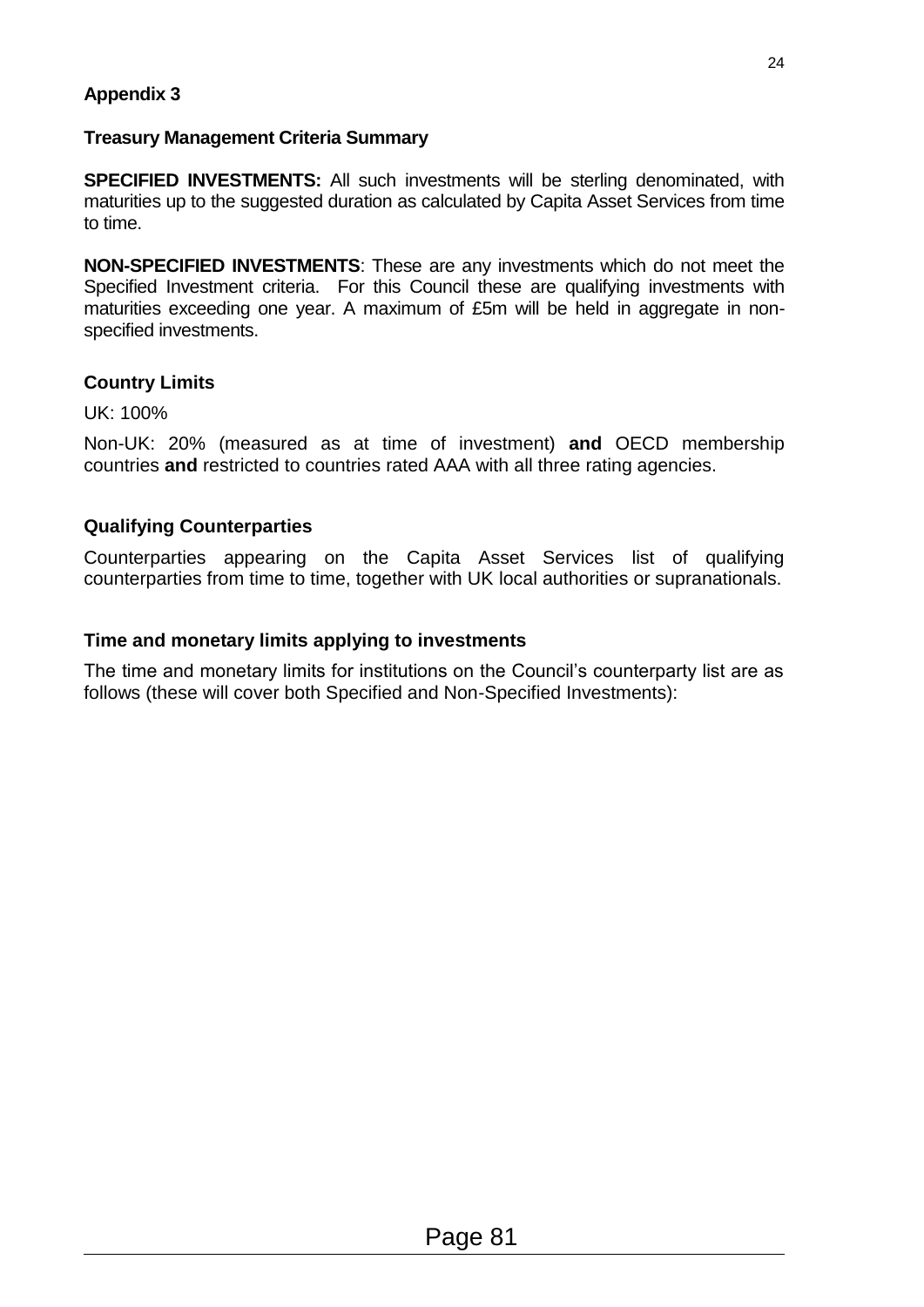|                                                   | <b>Existing</b><br>Limit | Limit    | <b>Proposed Max. maturity</b><br>period | <b>Sector</b><br>Rating |
|---------------------------------------------------|--------------------------|----------|-----------------------------------------|-------------------------|
| Cash deposits with DMO<br>at the Bank of England  | No limit                 | No limit | Liquid                                  | N/A                     |
| Cash or Term deposits<br>with Local authorities   | £5m                      | £5m      | 3 years                                 | N/A                     |
| Cash or Term deposits<br>with UK Nationalised and | £5m                      | £5m      | On call                                 | $\mathsf{C}$            |
| <b>Part Nationalised Banks</b>                    | £5m                      | £5m      | Up to 1 year                            | $\mathsf{C}$            |
|                                                   | £1m                      | £1m      | Up to 3 years                           | C                       |
| Cash or Term deposits<br>with banks and building  | £5m                      | £5m      | On call                                 | $\mathsf C$             |
| societies (per CAPITA list                        | £5m                      | £5m      | Up to 3 months                          | $\mathsf{C}$            |
| as updated from time to<br>time)                  | £5m                      | £5m      | Over 3 months<br>up to 1 year           | $\mathsf{C}$            |
|                                                   | £1m                      | £1m      | Over 1 year up<br>to 2 years            | $\mathsf{C}$            |
|                                                   | £1m                      | £1m      | Over 2 years up<br>to 3 years           | C                       |

#### **Key:**

#### **There are no proposed changes from prior year.**

**C** CDS adjusted with manual override column of Capita Asset Services credit rating list (Appendix 1)

#### **Other**

The local authority limit applies to the entire Local Authority sector.

A group of banks under the same ownership will be treated as a single organisation for limit purposes.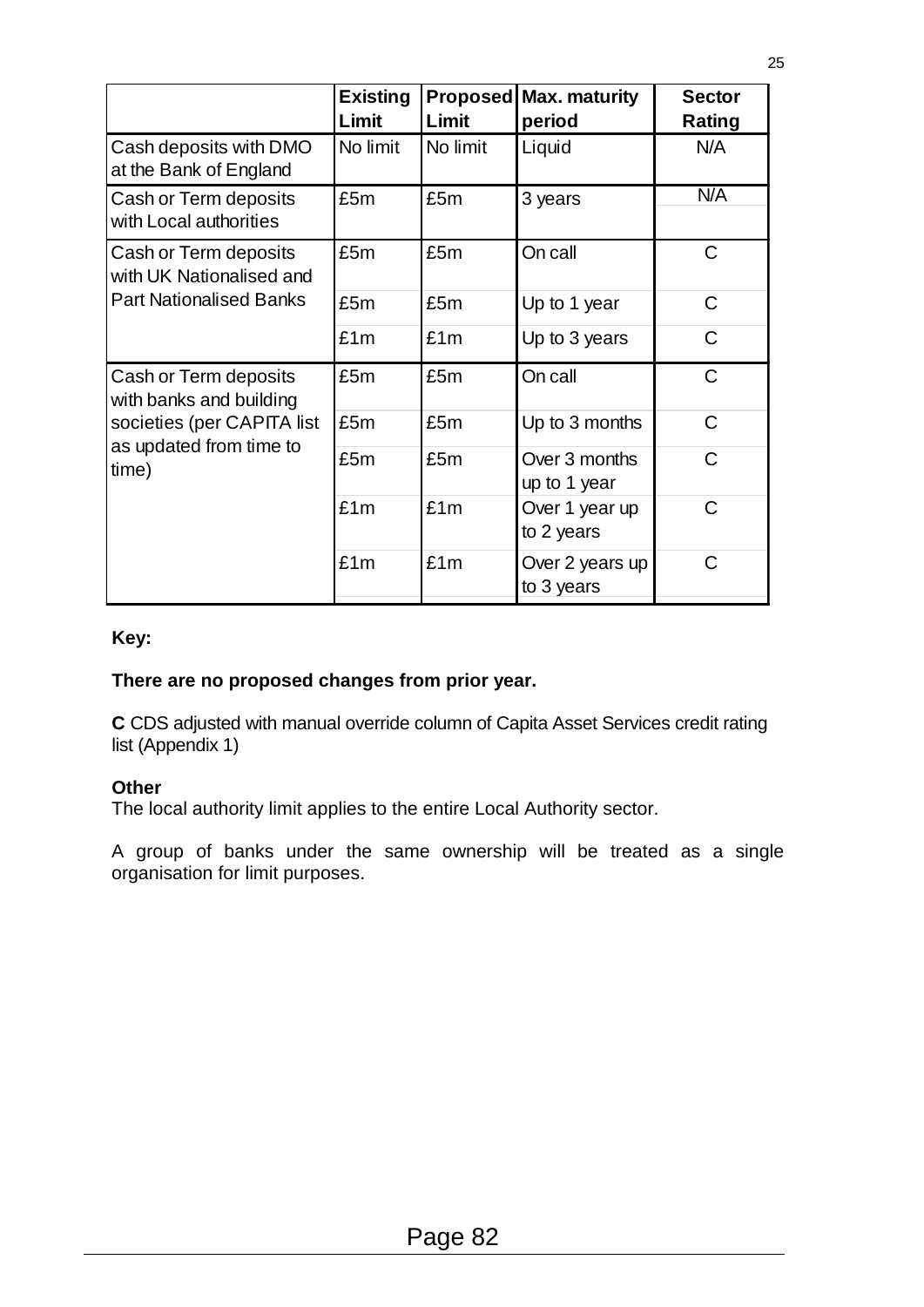#### **Appendix 4**

#### **Example of investment list using the list in appendix 1 and the criteria in appendix 3**

| <b>SUMMARY OF INVESTMENTS - 09.12.16</b> |              |                          |                          |                  |                        |
|------------------------------------------|--------------|--------------------------|--------------------------|------------------|------------------------|
|                                          |              | <b>START</b>             |                          |                  |                        |
| <b>BORROWER</b>                          | <b>LIMIT</b> | <b>DATE</b>              | <b>END DATE</b>          | <b>INT RATE</b>  | <b>INV VALUE</b>       |
|                                          | £            |                          |                          |                  | £                      |
| Deposits with DMO (0 - 60mths)           | Unlimited    | 01/12/2016               | 19/12/2016               | 0.150%           | 9,000,000              |
|                                          |              |                          |                          |                  | 9,000,000              |
| <b>Deposits with Other Local</b>         |              |                          |                          |                  |                        |
| <b>Authorities (up to 3 years)</b>       | 5,000,000    |                          |                          |                  |                        |
| <b>Herts County Council</b>              |              |                          |                          |                  | $\mathbf 0$            |
| Deposits with UK nationalised and        |              |                          |                          |                  |                        |
| part nationalised (up to 12mths)         | 5,000,000    |                          |                          |                  |                        |
| Lloyds Banking Group (0 - 6mths)         |              | 13/09/2016               | 13/03/2017               | 0.650%           | 1,000,000              |
|                                          |              | 12/10/2016               | 17/02/2017               | 0.550%           | 4,000,000              |
| Royal Bank of Scotland (0 - 12mths)      |              | 29/01/2016               | 30/01/2017               | 0.850%           | 5,000,000              |
|                                          |              |                          |                          |                  | 10,000,000             |
| <b>UK Banks and Building Societies</b>   | 5,000,000    |                          |                          |                  |                        |
| Barclays Bank PLC (0 - 6mths)            |              | 06/10/2016               | 20/03/2017               | 0.402%           | 1,250,000              |
|                                          |              | 13/10/2016<br>01/12/2016 | 20/02/2017<br>27/03/2017 | 0.355%<br>0.319% | 2,750,000<br>1,000,000 |
|                                          |              |                          |                          |                  |                        |
| Nationwide B S (0 - 6mths)               |              | 28/09/2016               | 17/03/2017               | 0.410%           | 5,000,000              |
| Nationwide Total                         |              |                          |                          |                  | 5,000,000              |
| Coventry B S (0 - 6mths)                 |              | 22/11/2016               | 20/12/2016               | 0.230%           | 5,000,000              |
| Coventry Total                           |              |                          |                          |                  | 5,000,000              |
| HSBC Bank PLC (0 - 12mths)               |              | various                  | <b>CALL</b>              | 0.100%           | 1,870,000              |
| Santander UK plc (0 - 6mths)             |              | 95 day notice            | 14/03/2017               | 0.650%           | 5,000,000              |
|                                          |              |                          |                          |                  | 21,870,000             |
| Non UK, Non Eurozone Banks (No           |              |                          |                          |                  |                        |
| more than 20%, measured at the           |              |                          |                          |                  |                        |
| time of investment)                      | 5,000,000    |                          |                          |                  |                        |
| Handelsbanken (0 - 12mths)               |              | various                  | <b>CALL</b>              | 0.150%           | 5,000,000              |
|                                          |              |                          |                          |                  | 5,000,000              |
|                                          |              |                          | <b>TOTAL</b>             |                  | 45,870,000             |

The institutions available for investment and actual period limits will be determined by Capita Asset Services's credit rating list issued from time to time (see Appendix 1), and using the monetary limits set by Council (see Appendix 3).